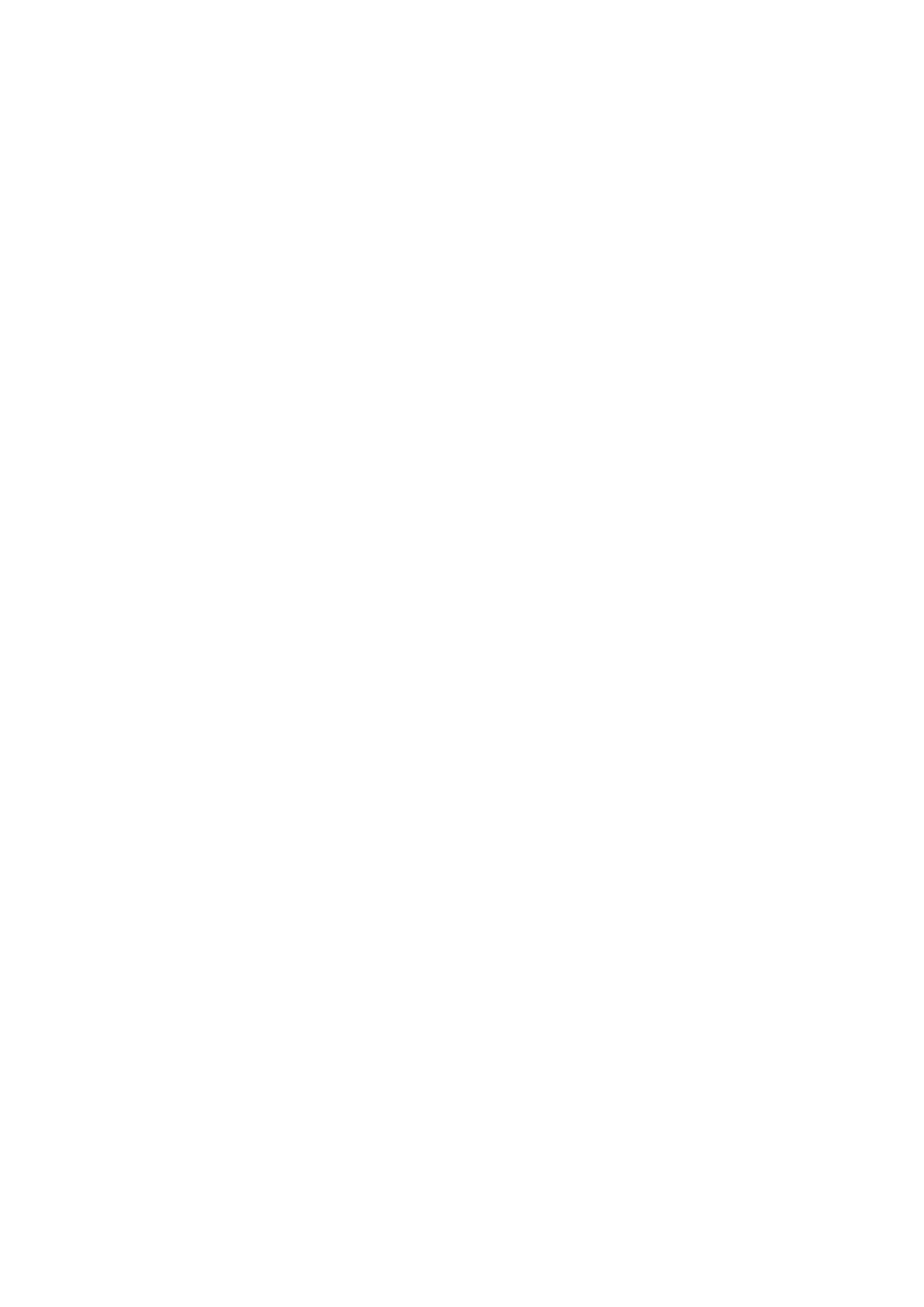# **Table of Contents**

| 1.           |  |
|--------------|--|
| $\mathbf{2}$ |  |
| 3            |  |
|              |  |
|              |  |
|              |  |
|              |  |
|              |  |
|              |  |
|              |  |
|              |  |
| 5            |  |
|              |  |
|              |  |
| 6            |  |
|              |  |
|              |  |
|              |  |
|              |  |
|              |  |
|              |  |
|              |  |
|              |  |
|              |  |
|              |  |
|              |  |
|              |  |
|              |  |
|              |  |
| 9            |  |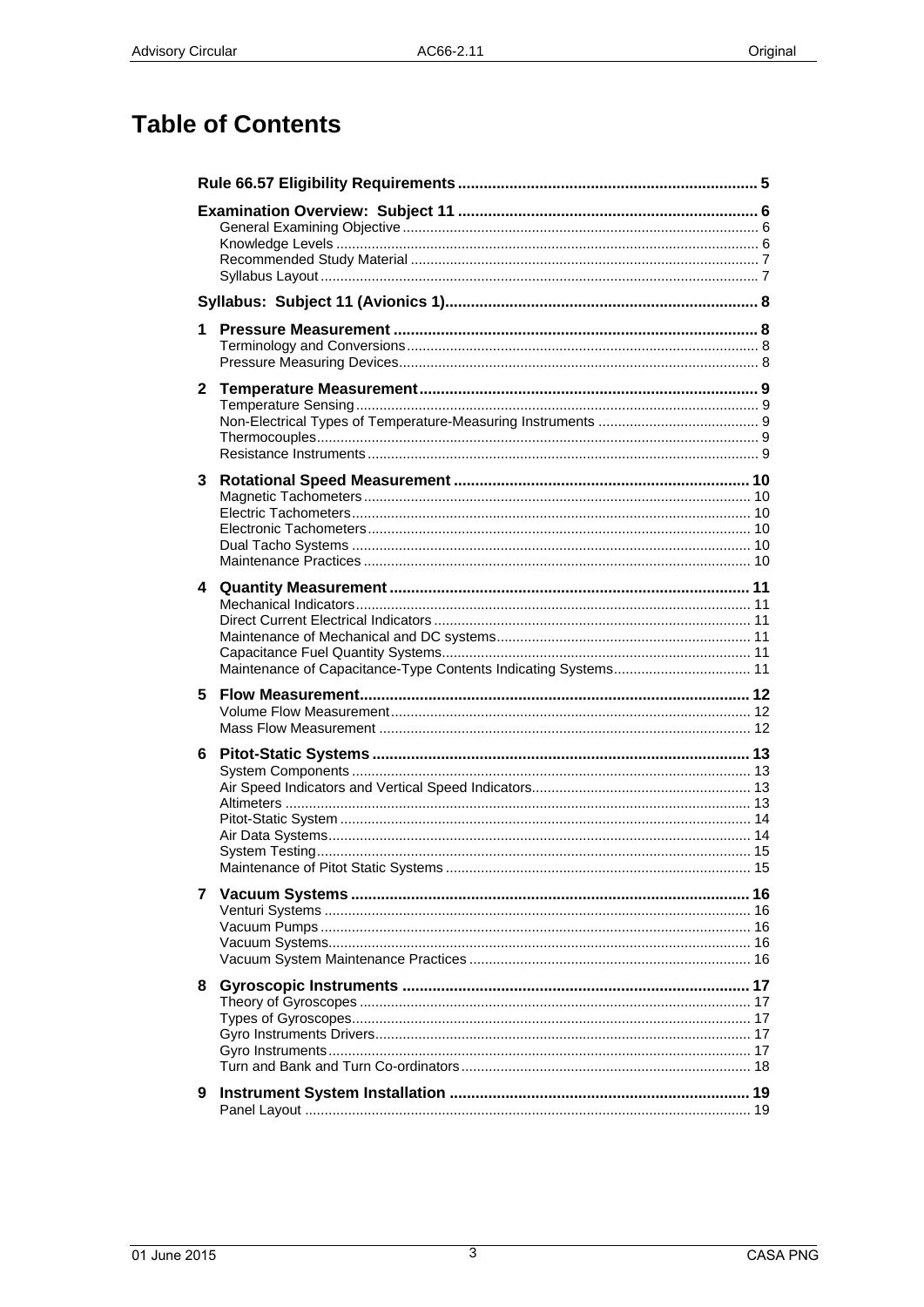| 11 Communications and Navigation System Fundamentals  21                   |  |
|----------------------------------------------------------------------------|--|
|                                                                            |  |
|                                                                            |  |
|                                                                            |  |
|                                                                            |  |
|                                                                            |  |
| 17 Digital Techniques and Electronic Instrument Systems  32                |  |
| Handling, Storage and Preservation of Instrument and Avionics Equipment 33 |  |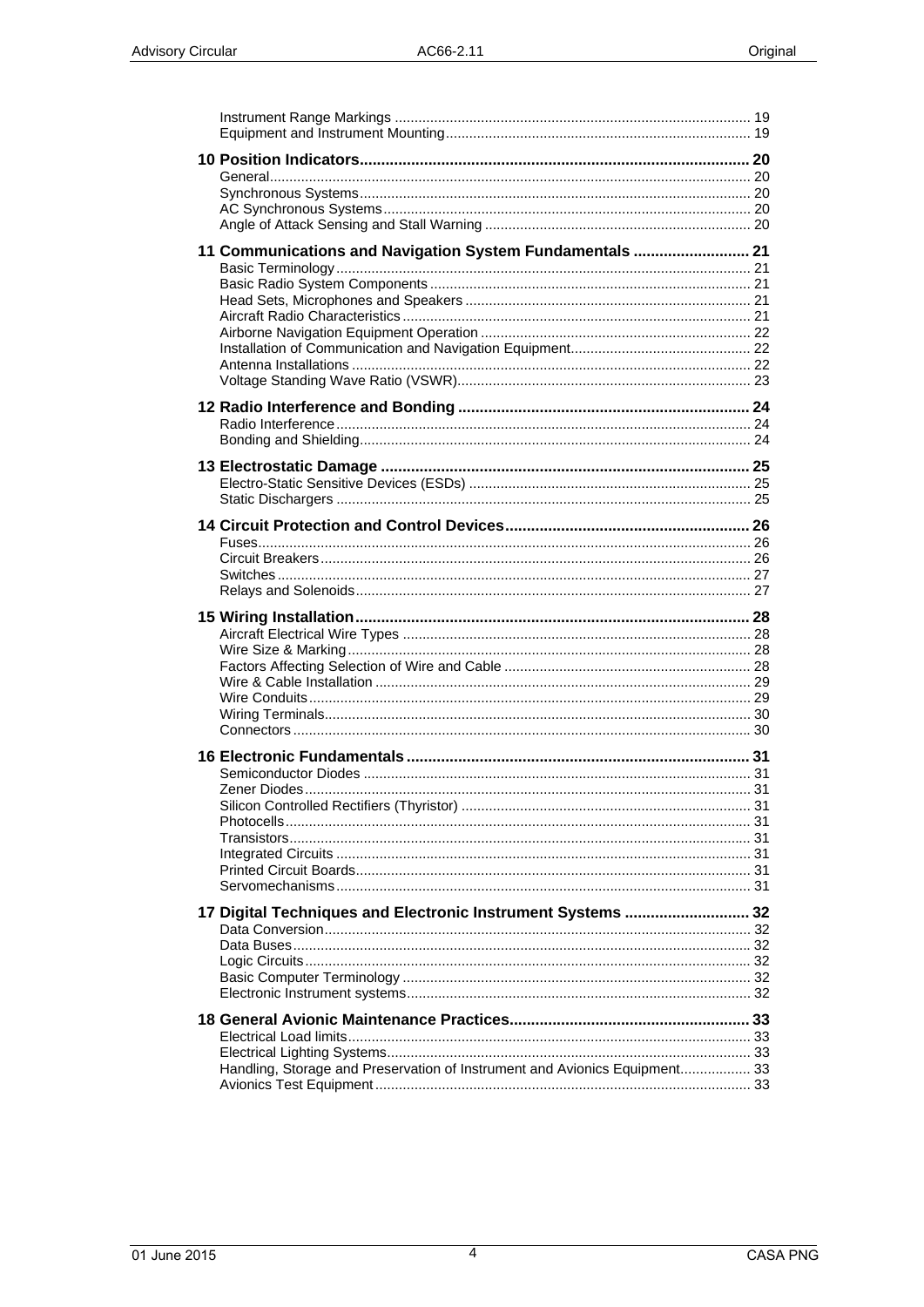## <span id="page-4-0"></span>**Rule 66.57 Eligibility Requirements**

Rule 66.57(a)(2) requires an applicant for an AMEL to have passed written examinations, that are acceptable to the Director, relevant to the duties and responsibilities of an aircraft maintenance engineer in the category of licence sought.

The written examinations acceptable to the Director for Subject 11 (Avionics 1) should comply with the syllabus contained in this Advisory Circular. Each examination will cover all topics and may sample any of the sub-topics.

The new syllabus has been developed after extensive industry consultation and the objectives reflect the knowledge required of current technology and international best work practice.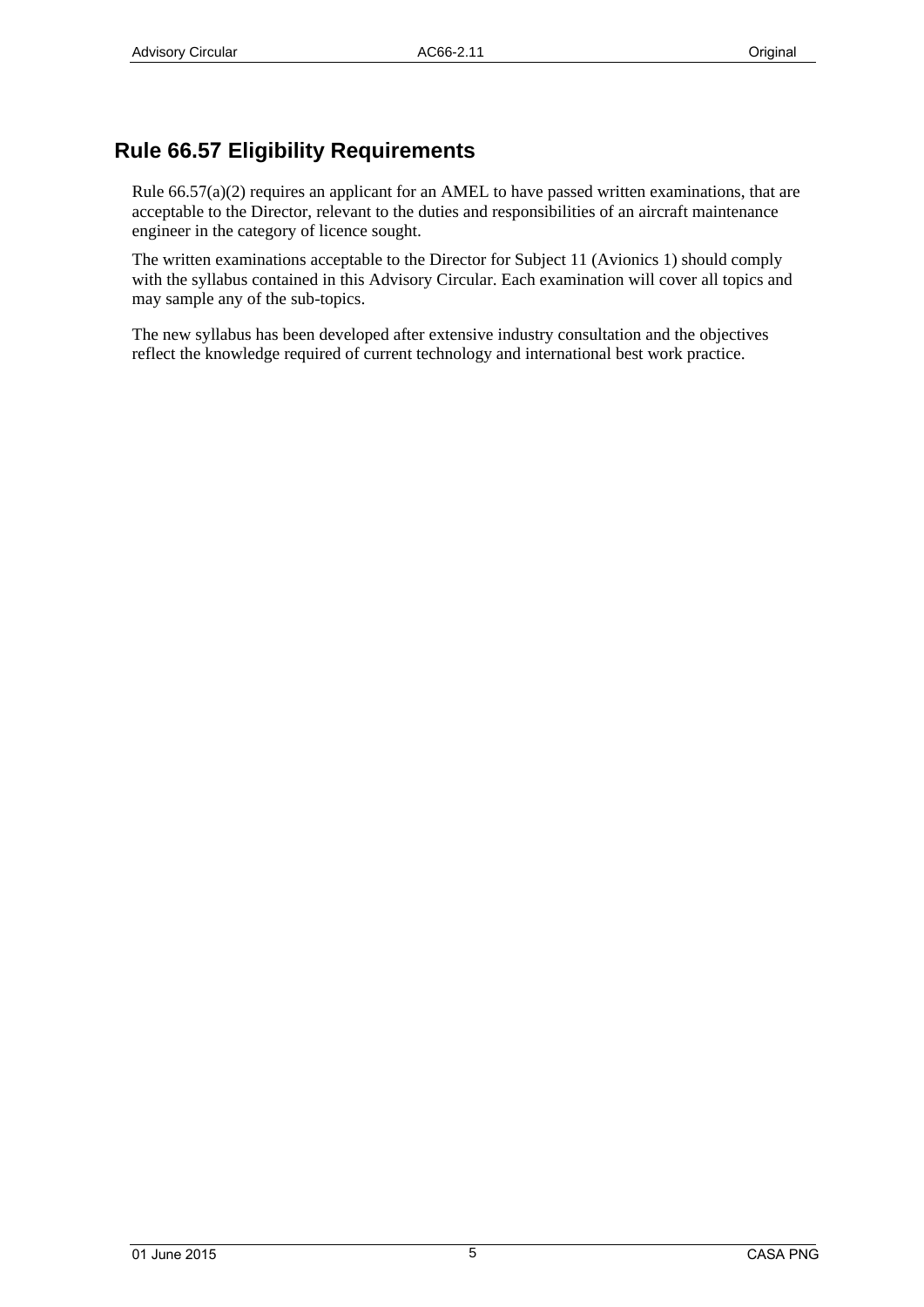## <span id="page-5-0"></span>**Examination Overview: Subject 11**

Subject 11 (Avionics 1) is a three-hour, closed book, written examination containing 100 questions. The pass mark is 70 percent.

Application to sit an examination may be made directly to Aviation Services Limited (ASL). Refer to [http://caanz.aspeqex](http://www.aviation.co.nz/)ams.com/ for examination information.

An AME sample question booklet with 15 representative questions pertaining to this subject is available for purchase from ASL.

### **General Examining Objective**

The objective of the examination is to determine that the applicant for an AMEL has adequate knowledge of Avionics 1 to permit the proper performance, supervision and certification of aircraft maintenance at a level commensurate with the privileges of the various AMEL categories.

### **Knowledge Levels**

### **LEVEL 1: A familiarisation with the principal elements of the subject.**

### **Objectives: The applicant should:**

- 1. be familiar with the basic elements of the subject.
- 2. be able to give simple descriptions of the whole subject, using common words and examples.
- 3. be able to use typical terms.

# **LEVEL 2: A general knowledge of the theoretical and practical aspects of the subject.**

# *An ability to apply the knowledge.*

# **Objectives: The applicant should:**

- 1. be able to understand the theoretical fundamentals of the subject.
- 2. be able to give a general description of the subject using, as appropriate, typical examples.
- 3. be able to use mathematical formulae in conjunction with physical laws describing the subject.
- 4. be able to read and understand sketches, drawings and schematics describing the subject.
- 5. be able to apply his/her knowledge in a practical manner using detailed procedures.

### **LEVEL 3: A detailed knowledge of the theoretical and practical aspects of the subject.**  *A capacity to combine and apply the separate elements of knowledge in a logical and comprehensive manner.*

### **Objectives: The applicant should:**

- 1. know the theory of the subject and the interrelationships with other subjects.
- 2. be able to give a detailed description of the subject using theoretical fundamentals and specific examples.
- 3. understand and be able to use mathematical formulae related to the subject.
- 4. be able to read, understand and prepare sketches, simple drawings and schematics describing the subject.
- 5. be able to apply his/her knowledge in a practical manner using manufacturer's instructions.
- 6. be able to interpret results and measurements from various sources and apply corrective action where appropriate.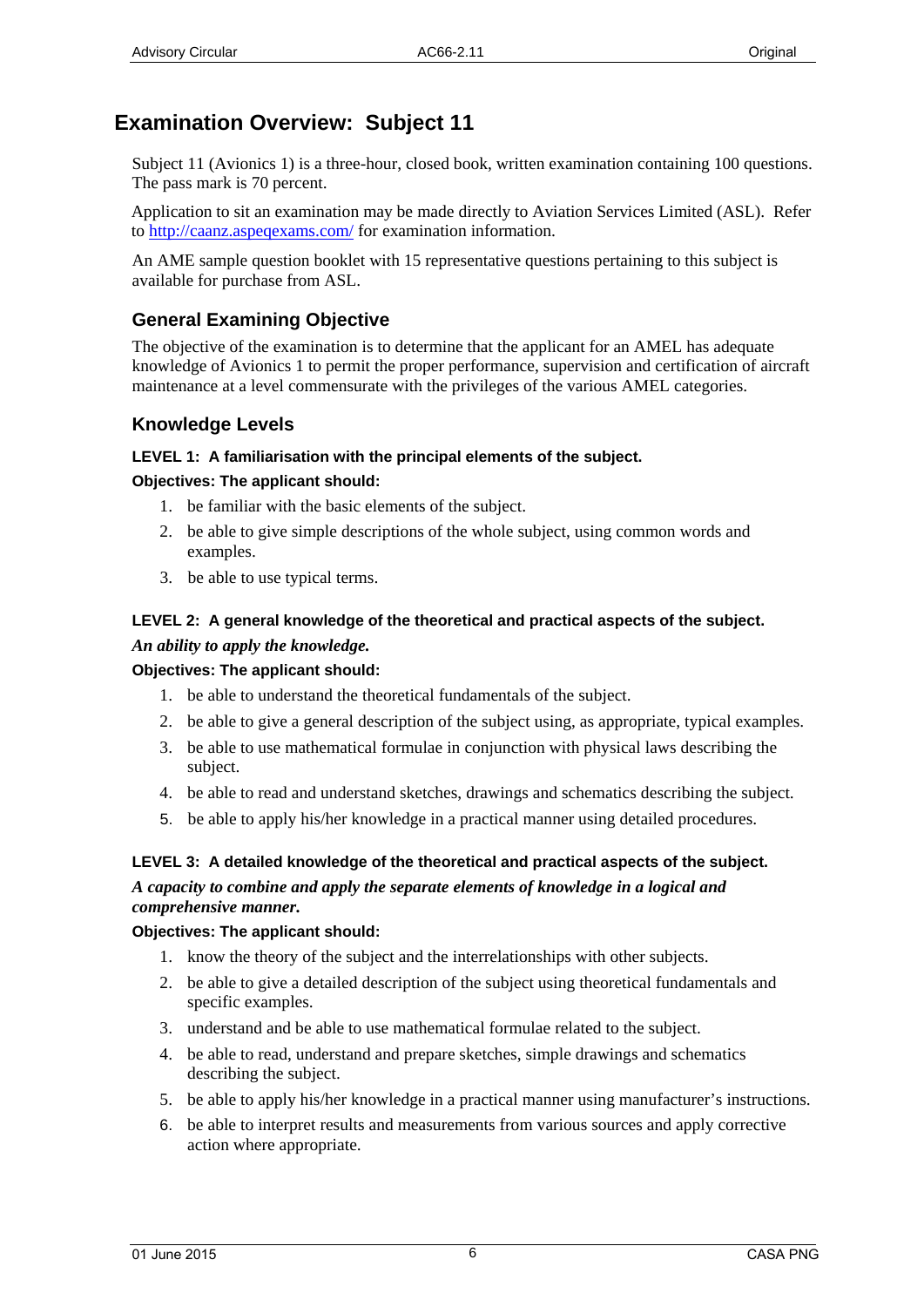### <span id="page-6-0"></span>**Recommended Study Material**

The publication list below provides guidance material for suitable study references for the overall syllabus content. However, applicants may have to conduct further research using other references or sources (including the internet) or attend a formal course in order to gain a comprehensive understanding of all sub-topics in the syllabus.

Publication references have not been assigned to individual topics in this syllabus.

### **Publication List**

| <b>Study</b><br><b>Ref</b> | <b>Book Title</b>                                                                                                  | <b>Author</b>            | <b>ISBN</b>   |
|----------------------------|--------------------------------------------------------------------------------------------------------------------|--------------------------|---------------|
| 1                          | A & P Technician General Textbook                                                                                  | Jeppesen                 | 0-88487-203-3 |
| $\overline{2}$             | Aviation Maintenance Technician Series, Airframe<br>Vol. 2: Airframe                                               | Dale Crane               | 1-56027-340-2 |
| 3                          | Aircraft Instruments & Integrated Systems.                                                                         | <b>EHJ Pallet</b>        | 0-582-08627-2 |
| $\overline{4}$             | Aircraft Instruments and Avionics for A & P<br>Technicians                                                         | Jeppesen                 | 0-89100-422-X |
| 5                          | Aircraft Engineering Principles.                                                                                   | L. Dingle &<br>M. Tooley | 0 7506 5015   |
| 6                          | Avionics Fundamentals                                                                                              | Jeppesen                 | 9780884874324 |
| 7                          | FAA AC43.13-B: Acceptable Methods, Techniques<br>and Practices Aircraft Inspection and Repair.<br>See: FAA website | <b>FAA</b>               | 0-89100-306-1 |
| 8                          | Dictionary of Aeronautical Terms                                                                                   | Dale Crane               | 1-56027-287-2 |
| 9                          | <b>Teach Yourself Electricity and Electronics</b>                                                                  | Stan Gibilisco           | 007-1377-301  |

### **Syllabus Layout**

### **Topic Numbering – left hand column**

The syllabus is set out by topics, each of which is identified by a single-digit number. Each topic is divided into a number of sub-topics, which are identified by two-digit numbers: the first and second digits of which refer to the topic and the sub-topic respectively.

Each sub-topic is further sub-divided into one or more sub-sub-topics, which are identified by three-digit numbers. Where applicable, sub-sub-topics may be further subdivided into paragraphs that are identified by four/five digit alphanumeric sequences.

The three-digit sub-sub-topic numbers shown in the left hand column are used in the 'knowledge deficiency reports' to provide feedback on individual examinations.

### **Objective description – middle column**

The middle column objectively describes each sub-sub-topic by stating, in plain language, its subject matter and the type of performance or activity required. The objectives are intended to be simple, unambiguous, and clearly-focussed, outcomes to aid learning.

### **Knowledge levels – right hand column**

The right hand column specifies the knowledge level for each sub-topic heading. The three levels of knowledge used in this syllabus are described above. Note that the knowledge levels indicate the depth of knowledge required NOT its safety importance.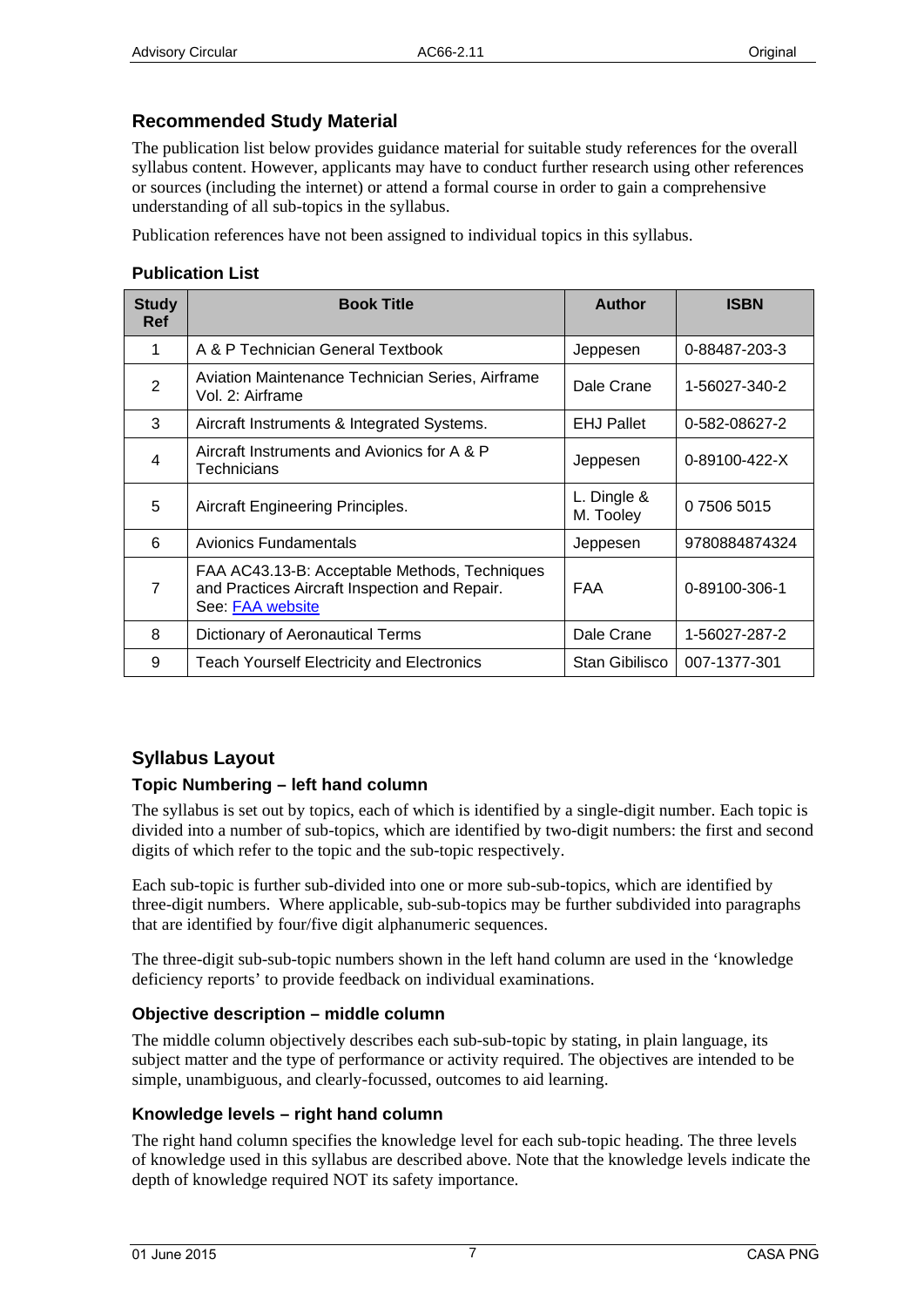# <span id="page-7-0"></span>**Syllabus: Subject 11 (Avionics 1)**

| $\mathbf 1$  | <b>Pressure Measurement</b>                                                                                                                                                                                                 |                |
|--------------|-----------------------------------------------------------------------------------------------------------------------------------------------------------------------------------------------------------------------------|----------------|
|              |                                                                                                                                                                                                                             |                |
| 1.1<br>1.1.1 | <b>Terminology and Conversions</b><br>Define the following instrument related terms:<br>a. Absolute pressure<br>b. Differential pressure<br>c. Gauge pressure<br>d. Hysteresis error<br>e. Parallax error<br>Millibar<br>f. | 1              |
| 1.1.2        | Describe the methods of compensating instrument mechanisms for temperature<br>variations and the reasons for hermetically sealing instruments.                                                                              | 2              |
| 1.2          | <b>Pressure Measuring Devices</b>                                                                                                                                                                                           |                |
| 1.2.1        | Explain the construction, operation and functions of the following:<br>Bellows (absolute and differential)<br>a.<br>Bourdon tubes<br>b.<br>c. Capsules (absolute and differential)<br>d. Diaphragms                         | 2              |
| 1.2.2        | Compare linear and non-linear pressure gauge scales.                                                                                                                                                                        | 1              |
| 1.2.3        | Explain the functions and operation of direct reading pressure gauges in a light<br>aircraft system.                                                                                                                        | 2              |
| 1.2.4        | Explain how hysteresis error affects the consistency of readings in a pressure gauge.                                                                                                                                       | $\overline{2}$ |
| 1.2.5        | Explain the function and operation of a manifold pressure gauge.                                                                                                                                                            | $\overline{2}$ |
| 1.2.6        | Detail how the accuracy of a manifold pressure gauge may be checked.                                                                                                                                                        | $\overline{2}$ |
| 1.2.7        | State specific gauge readings when the engine is stationary.                                                                                                                                                                | 1              |
| 1.2.8        | Explain how manifold pressure gauges are protected from pressure surges caused<br>by engine backfiring.                                                                                                                     | $\overline{2}$ |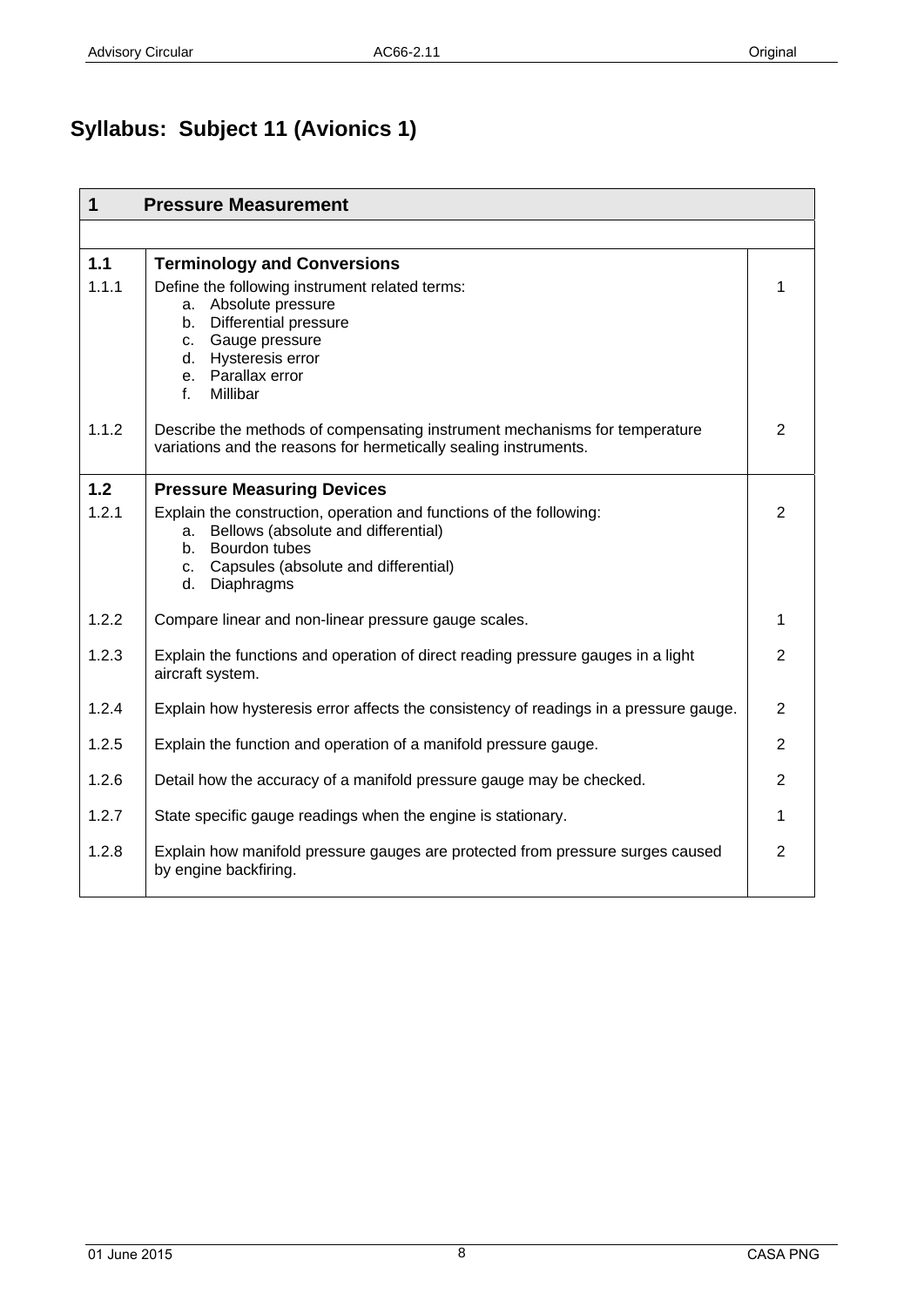<span id="page-8-0"></span>

| $\overline{2}$ | <b>Temperature Measurement</b>                                                                                                                                                                                                                                                              |                |
|----------------|---------------------------------------------------------------------------------------------------------------------------------------------------------------------------------------------------------------------------------------------------------------------------------------------|----------------|
|                |                                                                                                                                                                                                                                                                                             |                |
| 2.1<br>2.1.1   | <b>Temperature Sensing</b><br>State the points on an aircraft or aircraft component where temperature sensing is<br>required for proper aircraft operation.                                                                                                                                 | 1              |
| 2.1.2          | State the type of device that would be used in each area.                                                                                                                                                                                                                                   | 1              |
| 2.2<br>2.2.1   | <b>Non-Electrical Types of Temperature-Measuring Instruments</b><br>Describe the construction and operation of the following measuring instruments:<br>solids expansion (bi-metallic strip)<br>a.<br>gas expansion (bourdon tube)<br>b.                                                     | $\overline{2}$ |
| 2.3            | <b>Thermocouples</b>                                                                                                                                                                                                                                                                        |                |
| 2.3.1          | Outline the thermocouple system principle (Seebeck effect)                                                                                                                                                                                                                                  | 1              |
| 2.3.2          | List typical thermocouple applications                                                                                                                                                                                                                                                      | 1              |
| 2.3.3          | State the metal combinations used for low and high temperature thermocouples                                                                                                                                                                                                                | 1              |
| 2.3.4          | Describe the following:<br>a. Cold junction compensation of various types of thermocouple<br>Placement of cylinder head thermocouples<br>b.<br>Compensating and extension leads<br>C.<br>Typical thermocouple circuits<br>d.<br>Indicating devices<br>e.<br>Importance of lead length<br>f. | $\overline{2}$ |
| 2.3.5          | State the precautions to be taken when installing or removing indicating gauges.                                                                                                                                                                                                            | 2              |
| 2.3.6          | Detail testing procedures for thermocouple systems                                                                                                                                                                                                                                          | $\overline{2}$ |
| 2.3.7          | Explain the effect of ambient temperature on thermocouple gauges.                                                                                                                                                                                                                           | $\overline{2}$ |
| 2.3.8          | Describe the principles of operation of the following thermocouple types:<br>a. Bayonet<br>Gasket<br>b.                                                                                                                                                                                     | $\overline{2}$ |
| 2.3.9          | State the gauge reading if an open circuit occurs.                                                                                                                                                                                                                                          | 1              |
| 2.4<br>2.4.1   | <b>Resistance Instruments</b><br>Outline the circuit layout and components found in the following electrical resistance<br>thermometers:<br>Wheatstone bridge<br>a.<br>Ratiometer system<br>b.                                                                                              | 1              |
| 2.4.2          | Compare the difference between platinum and nickel resistance bulbs.                                                                                                                                                                                                                        | $\overline{2}$ |
| 2.4.3          | State the effects of an open circuit and short circuit in the bulb.                                                                                                                                                                                                                         | 1              |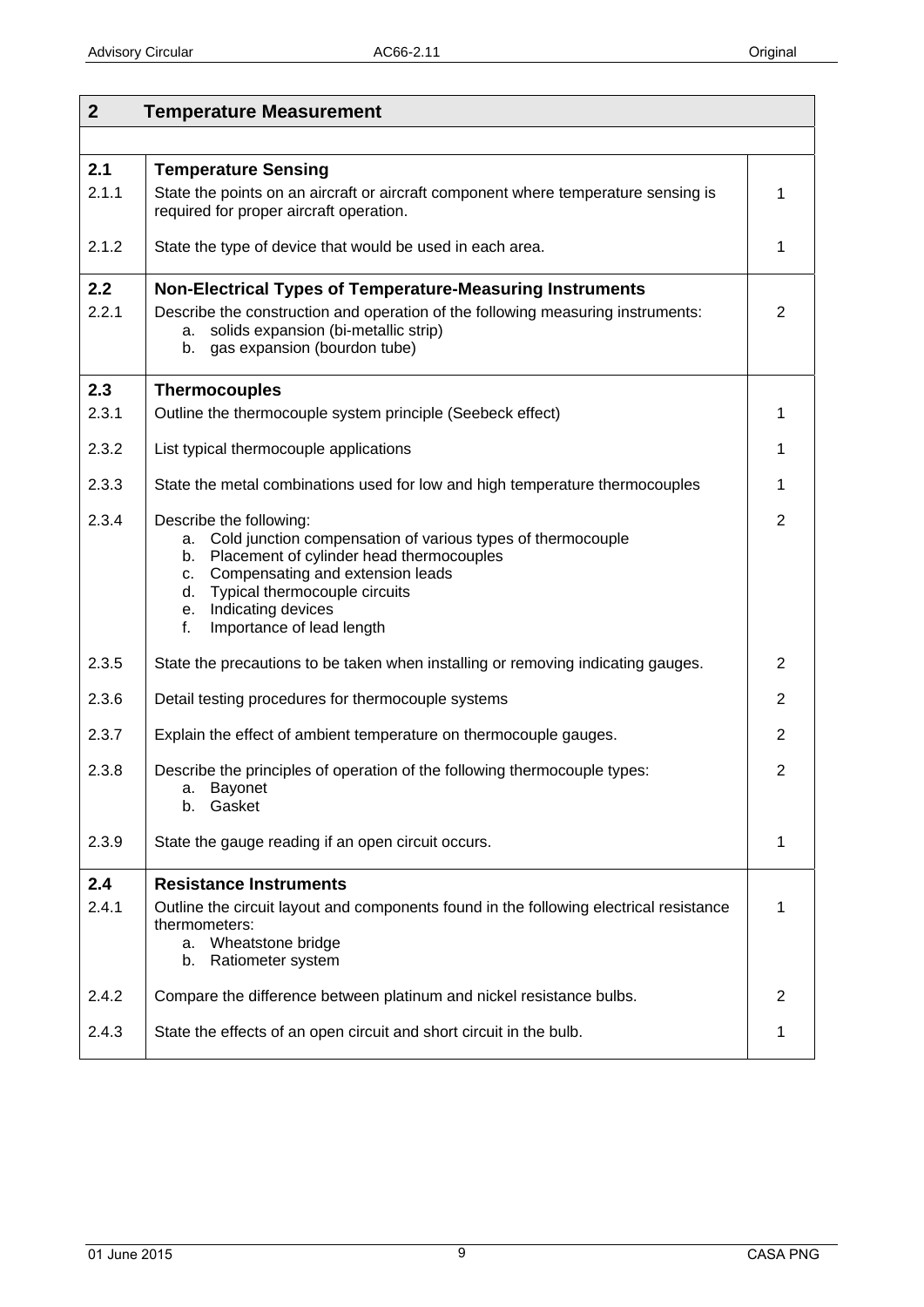<span id="page-9-0"></span>

| 3            | <b>Rotational Speed Measurement</b>                                                                                                                                                                                                                                                                               |                |  |
|--------------|-------------------------------------------------------------------------------------------------------------------------------------------------------------------------------------------------------------------------------------------------------------------------------------------------------------------|----------------|--|
|              |                                                                                                                                                                                                                                                                                                                   |                |  |
| 3.1<br>3.1.1 | <b>Magnetic Tachometers</b><br>Describe the construction and principles of operation of a magnetic tachometer.                                                                                                                                                                                                    | $\overline{2}$ |  |
| 3.2          | <b>Electric Tachometers</b>                                                                                                                                                                                                                                                                                       |                |  |
| 3.2.1        | Explain the function and operation of the following equipment in relation to an electric<br>tachometer:<br>a. Tacho generator<br>b. Synchronous motor<br>c. Magnets and drag cups<br>d. Indicator unit sensing<br>e. Mounting and drive arrangements<br><b>Electrical connections</b><br>f.<br>g. Drive gearboxes | $\overline{2}$ |  |
| 3.3          | <b>Electronic Tachometers</b>                                                                                                                                                                                                                                                                                     |                |  |
| 3.3.1        | Describe the construction and principles of operation of an electronic tachometer with<br>particular reference to the following:<br>a. Pulse detection and frequency<br>b. Signal processing                                                                                                                      | $\overline{2}$ |  |
| 3.4          | <b>Dual Tacho Systems</b>                                                                                                                                                                                                                                                                                         |                |  |
| 3.4.1        | Specify the use of dual tacho systems (e.g. multi engine aeroplanes and rotorcraft).                                                                                                                                                                                                                              | 1              |  |
| 3.5          | <b>Maintenance Practices</b>                                                                                                                                                                                                                                                                                      |                |  |
| 3.5.1        | State the following maintenance practices associated with tacho systems:<br>a. Lubrication of drives<br>b. Rectifying erratic indications<br>Flexible drive considerations with respect to heat, fluids and bends<br>C.                                                                                           | 1              |  |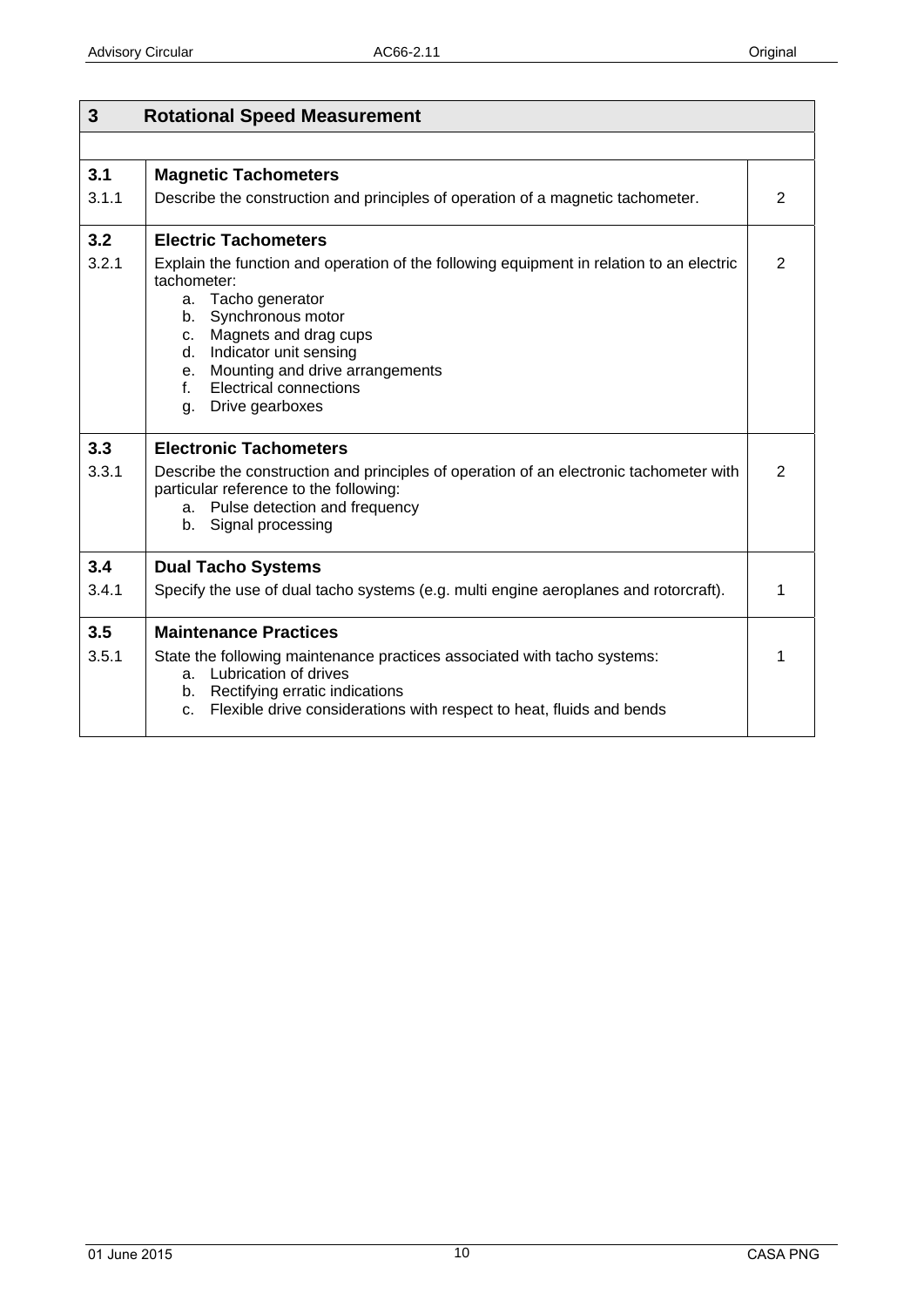<span id="page-10-0"></span>

| $\overline{\mathbf{4}}$ | <b>Quantity Measurement</b>                                                                                                                                                                                                                                                                                                                                                                                                                                                                                                                                                                                                                                                  |   |
|-------------------------|------------------------------------------------------------------------------------------------------------------------------------------------------------------------------------------------------------------------------------------------------------------------------------------------------------------------------------------------------------------------------------------------------------------------------------------------------------------------------------------------------------------------------------------------------------------------------------------------------------------------------------------------------------------------------|---|
|                         |                                                                                                                                                                                                                                                                                                                                                                                                                                                                                                                                                                                                                                                                              |   |
| 4.1                     | <b>Mechanical Indicators</b>                                                                                                                                                                                                                                                                                                                                                                                                                                                                                                                                                                                                                                                 |   |
| 4.1.1                   | Describe the construction and principles of operation of a typical mechanical fuel<br>quantity indication system with particular regard to the following:<br>Dial indicator<br>а.<br>b. Magnetic coupling<br>c. Float<br>d. Unit mounting<br>e. Damping                                                                                                                                                                                                                                                                                                                                                                                                                      | 2 |
| 4.2                     | <b>Direct Current Electrical Indicators</b>                                                                                                                                                                                                                                                                                                                                                                                                                                                                                                                                                                                                                                  |   |
| 4.2.1                   | Describe the construction and principles of operation of a typical DC fuel contents<br>indication system with particular regard to the following:<br>a. Conversion of float movement to electrical current<br>b. Wiper arm operation<br>c. Resistance material<br>d. Ratiometer-type gauges                                                                                                                                                                                                                                                                                                                                                                                  | 2 |
| 4.3                     | <b>Maintenance of Mechanical and DC systems</b>                                                                                                                                                                                                                                                                                                                                                                                                                                                                                                                                                                                                                              |   |
| 4.3.1                   | Describe the following maintenance practices associated with DC and mechanical<br>fluid contents indicating systems:<br>Installation of system components<br>а.<br>b. Fuel quantity calibration<br>c. Determining fuel level/resistance relationship<br>d. Wiper deterioration<br>e. Setting of low fuel level warning indicators<br>The effects of defects associated with float and float mechanism, wiper,<br>f.<br>variable resistance, wiring and quantity gauge                                                                                                                                                                                                        | 2 |
| 4.4                     | <b>Capacitance Fuel Quantity Systems</b>                                                                                                                                                                                                                                                                                                                                                                                                                                                                                                                                                                                                                                     |   |
| 4.4.1                   | Outline the construction and principles of operation of a capacitance-type fuel<br>contents indication system with particular regard to the following:<br>Probe construction<br>а.<br>b. Capacitance determination<br>Correction for fuel permittivity<br>c.<br>Dielectrics and dielectric constants<br>d.<br>e. Fuel density factoring<br>Fuel mass determination<br>f.<br>Units of contents measurement<br>g.<br>h. Volume (gallon or litre) compensation<br>Aircraft attitude and fuel sloshing compensation<br>i.<br>Integration of multiple fuel tanks<br>j.<br>Installation of probes<br>k. I<br>Indicator circuits<br>L.<br>m. Wiring type and electrical connections | 2 |
| 4.5                     | <b>Maintenance of Capacitance-Type Contents Indicating Systems</b>                                                                                                                                                                                                                                                                                                                                                                                                                                                                                                                                                                                                           |   |
| 4.5.1                   | Describe the following maintenance practices associated with capacitance type<br>systems:<br>Capacitance testing<br>а.<br>b. Contents calibration<br>c. Cockpit test facility<br>d. System defects and rectification                                                                                                                                                                                                                                                                                                                                                                                                                                                         | 2 |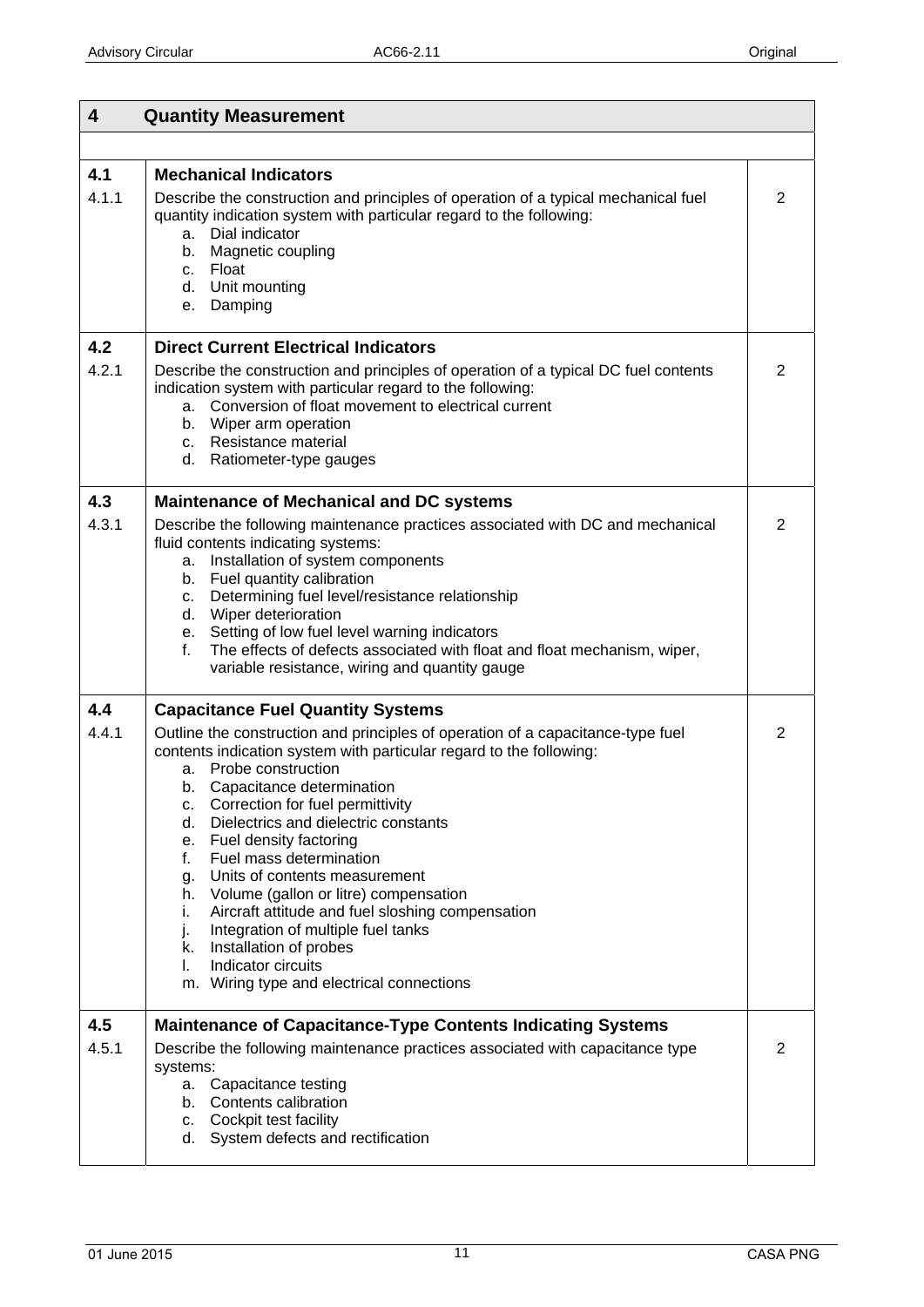<span id="page-11-0"></span>

| 5     | <b>Flow Measurement</b>                                                                                                                                                                                                                                                                                    |   |
|-------|------------------------------------------------------------------------------------------------------------------------------------------------------------------------------------------------------------------------------------------------------------------------------------------------------------|---|
|       |                                                                                                                                                                                                                                                                                                            |   |
| 5.1   | <b>Volume Flow Measurement</b>                                                                                                                                                                                                                                                                             |   |
| 5.1.1 | Describe the construction and operation of a movable vane type flowmeter with<br>particular regard to the following:<br>a. Typical system application<br>b. Flow measurement<br>c. Measurement of fuel quantity consumed<br>d. Sender unit<br>e. Calibration<br>Relief/bypass valve<br>f.<br>Damping<br>g. | 2 |
| 5.2   | <b>Mass Flow Measurement</b>                                                                                                                                                                                                                                                                               |   |
| 5.2.1 | Describe the construction and operation of a turbine type flowmeter with particular<br>regard to the following:<br>a. Effects of fuel viscosity<br>Impeller and turbine operation<br>b.<br>c. Power supplies<br>d. Transmission of flow data<br>Indicator operation and calibration<br>$e_{1}$             | 2 |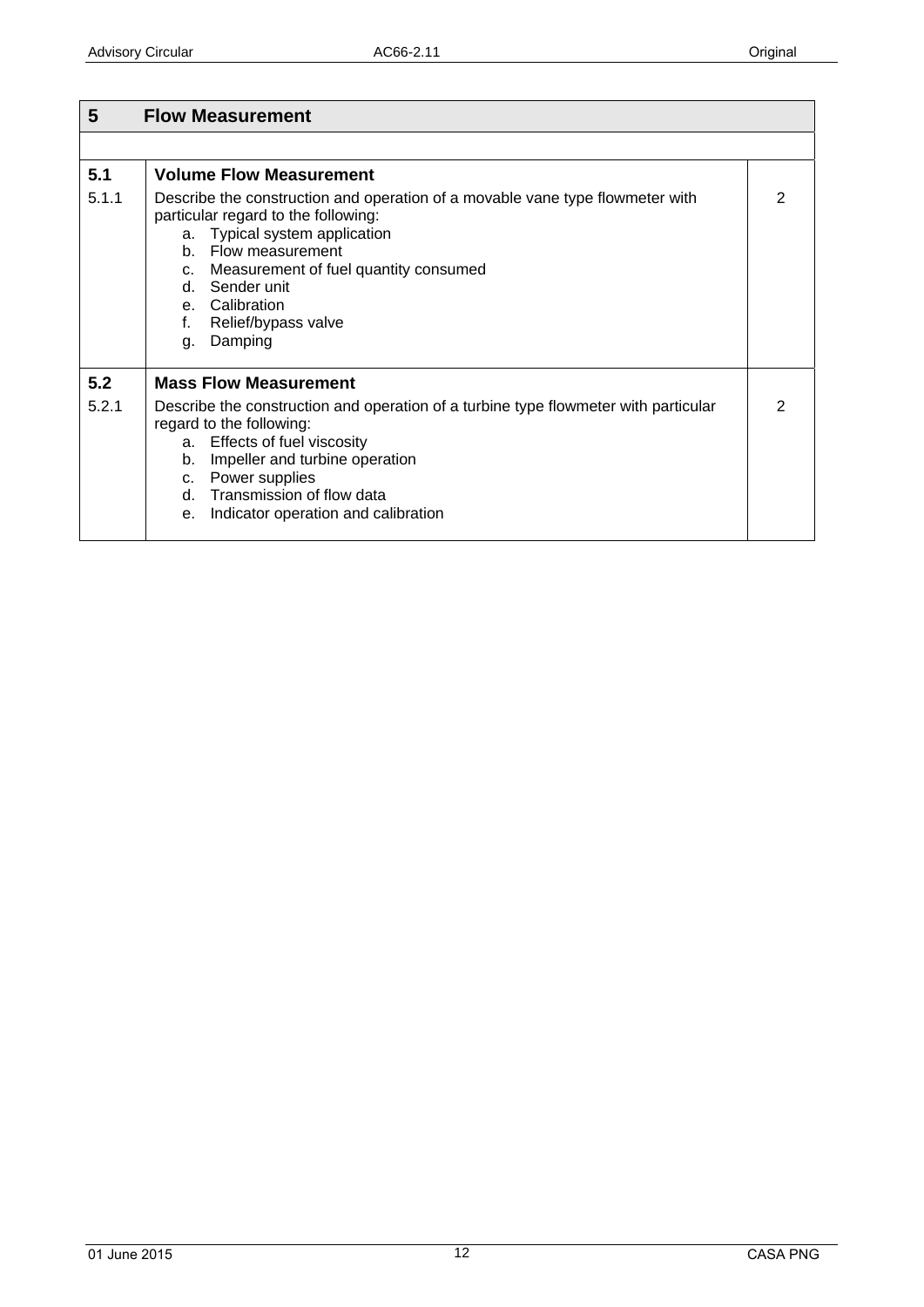<span id="page-12-0"></span>

| 6     | <b>Pitot-Static Systems</b>                                                                    |                |
|-------|------------------------------------------------------------------------------------------------|----------------|
|       |                                                                                                |                |
| 6.1   | <b>System Components</b>                                                                       |                |
| 6.1.1 | Specify the purpose of the following items in a pitot static system:                           | 2              |
|       | a. Airspeed indicators (ASI)<br>b. Vertical speed indicators (VSI)                             |                |
|       | c. Pressure type altimeters (ALT)                                                              |                |
|       | d. Pitot and static sensing devices                                                            |                |
|       | e. After effect<br>Friction<br>f. $\blacksquare$                                               |                |
|       | Scale error/barometric scale error<br>g.                                                       |                |
|       |                                                                                                |                |
| 6.2   | Air Speed Indicators and Vertical Speed Indicators                                             |                |
| 6.2.1 | Describe the construction, operation and function of the following instruments and<br>devices: | 2              |
|       | a. Airspeed indicators                                                                         |                |
|       | b. True airspeed indicators                                                                    |                |
|       | Maximum allowable speed indicators<br>c.                                                       |                |
|       | Mach meter<br>d.<br>e. Combination airspeed indicator                                          |                |
|       | Vertical speed indicator (VSI)<br>f.                                                           |                |
|       | Instantaneous vertical speed indicator<br>g.                                                   |                |
| 6.2.2 | Define indicated, calibrated and true airspeed and how each is affected by various             | 2              |
|       | factors.                                                                                       |                |
| 6.2.3 | Distinguish the difference between an absolute and differential capsule used in                | 2              |
|       | pressure sensing instruments.                                                                  |                |
| 6.2.4 | Specify how a true airspeed indicator modifies airspeed indication and state the input         | 2              |
|       | factors affecting operation of this instrument.                                                |                |
| 6.2.5 | Describe the factors calibrated airspeed has been corrected for in an ASI system.              | 2              |
| 6.2.6 | Describe and state the cause of position error and instrument error in an ASI system.          | $\overline{2}$ |
|       |                                                                                                |                |
| 6.2.7 | Specify the testing requirements for ASI systems                                               | $\overline{2}$ |
| 6.2.8 | Describe the construction and principles of operation of the pressure sensitive                | 2              |
|       | capsule in a rate of climb indicator (VSI)                                                     |                |
| 6.3   | <b>Altimeters</b>                                                                              |                |
| 6.3.1 | Describe the function, construction and principles of operation of aircraft altimeters         | 2              |
|       | with particular regard to the following:                                                       |                |
|       | Types of altitude measurement<br>a.<br><b>Typical ranges</b><br>b.                             |                |
|       | Types of altimeter<br>C.                                                                       |                |
|       | d. Encoding altimeters                                                                         |                |
|       | Servo altimeters<br>е.                                                                         |                |
|       | Sensitive altimeters<br>f.                                                                     |                |
|       | Capsule type<br>g.<br>h. Scale                                                                 |                |
|       | Pointers<br>i.                                                                                 |                |
|       | Setting adjustment knob<br>j.                                                                  |                |
| 6.3.2 | Describe the effects that variations in temperature and atmospheric conditions have            | 2              |
|       | on the indications of counter-pointer altimeters and how compensation is made.                 |                |
|       |                                                                                                |                |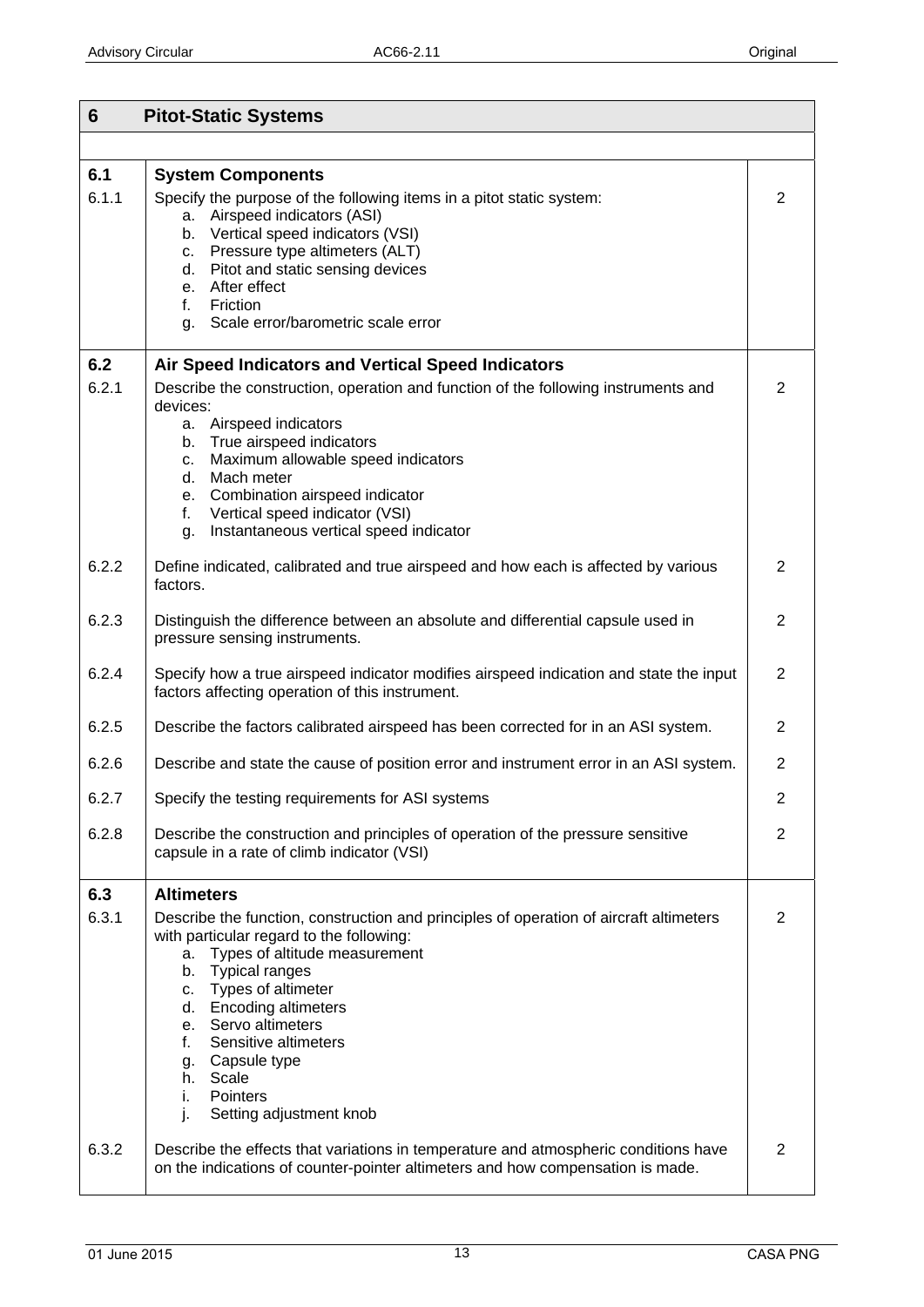<span id="page-13-0"></span>

| 6.3.3 | Define the following terms and state how each is applied to aircraft operations:<br><b>QFE</b><br>а.<br>b. QNE<br>c. QNH                                                                                                                                                                                                  | $\overline{2}$ |
|-------|---------------------------------------------------------------------------------------------------------------------------------------------------------------------------------------------------------------------------------------------------------------------------------------------------------------------------|----------------|
| 6.3.4 | State how altimeter pointer settings are made.                                                                                                                                                                                                                                                                            | 1              |
| 6.3.5 | Describe the effect of the following settings on the altimeter reading:<br>a. QFE<br>b. QNH<br>c. QNE                                                                                                                                                                                                                     | $\overline{2}$ |
| 6.3.6 | Define the term 'level flight' as it relates to the height of the aircraft when the<br>altimeter is adjusted to 1013.2 millibars.                                                                                                                                                                                         | 1              |
| 6.4   | <b>Pitot-Static System</b>                                                                                                                                                                                                                                                                                                |                |
| 6.4.1 | Outline the system layout for a simple unpressurised aircraft, including the following:<br>Instruments normally connected to the pitot-static system<br>a.<br>b. Pitot lines<br>c. Static lines<br>d. Pitot head<br>e. Static vents<br>Multiple port arrangements<br>f.<br>g. Alternate air source<br>h. Static selectors | $\overline{2}$ |
| 6.4.2 | Drains and moisture traps<br>i.<br>State the following:                                                                                                                                                                                                                                                                   | $\overline{2}$ |
|       | a. Relationship of instruments in the system<br>b. IFR requirements for pitot systems                                                                                                                                                                                                                                     |                |
| 6.4.3 | Outline the purpose of:<br>a. An alternate air source<br>b. Pitot head heating                                                                                                                                                                                                                                            | $\overline{2}$ |
| 6.4.4 | Outline the mounting and design requirements of static vents                                                                                                                                                                                                                                                              | $\overline{2}$ |
| 6.4.5 | Describe the sense of operation of pitot static instruments when suction is applied to<br>the static port.                                                                                                                                                                                                                | $\overline{2}$ |
| 6.5   | <b>Air Data Systems</b>                                                                                                                                                                                                                                                                                                   |                |
| 6.5.1 | Describe the function of an air data computer.                                                                                                                                                                                                                                                                            | 1              |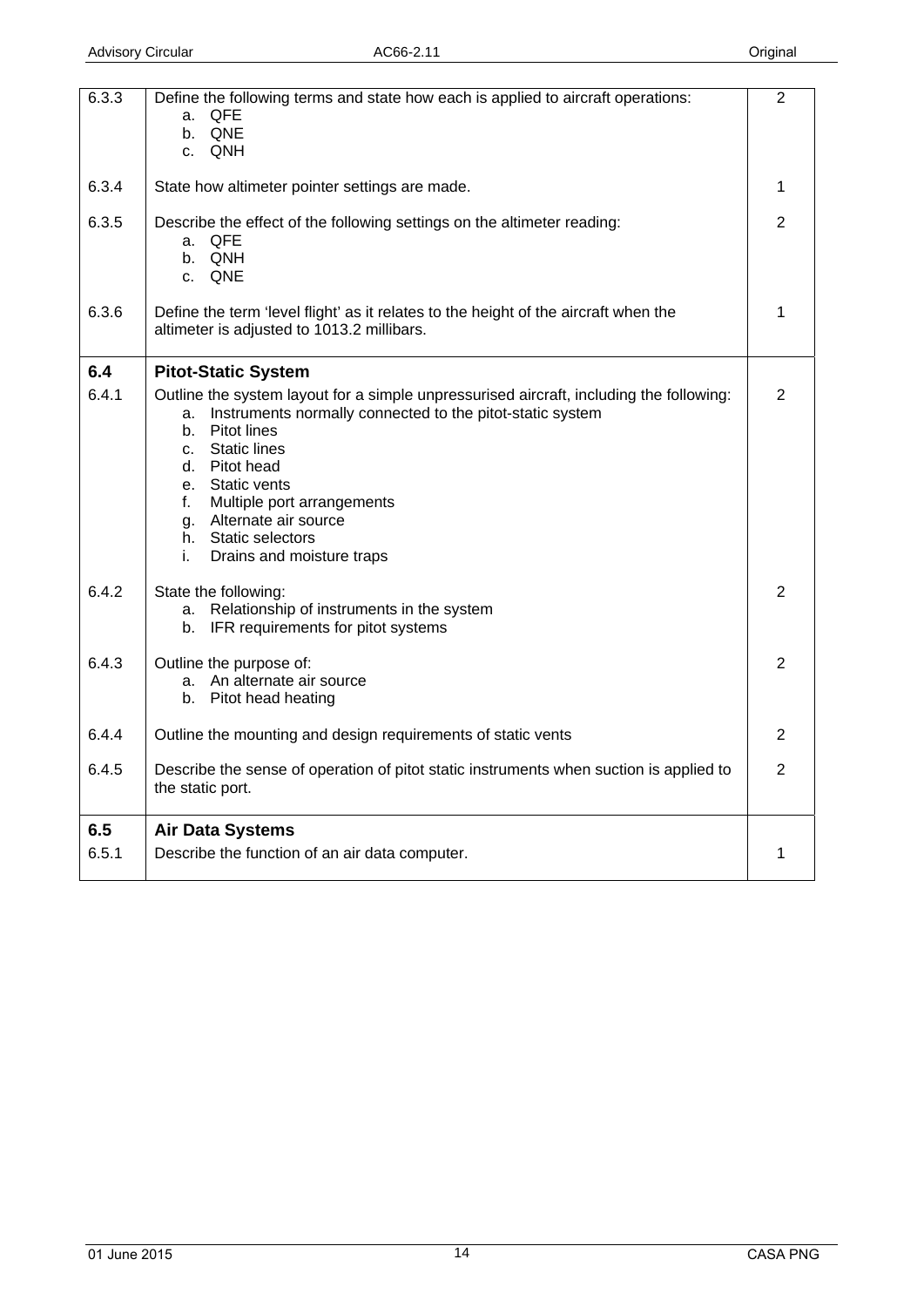<span id="page-14-0"></span>

| 6.6   | <b>System Testing</b>                                                                                                                                                                                                                                                                                             |   |
|-------|-------------------------------------------------------------------------------------------------------------------------------------------------------------------------------------------------------------------------------------------------------------------------------------------------------------------|---|
|       | Study Ref. Rule Part 43 Appendix D and FAA AC43.13-1A/3 Ch.16 Sect 4                                                                                                                                                                                                                                              |   |
| 6.6.1 | Describe the following:<br>a. Test periodicities<br>b. Static system test<br>c. Pitot system test<br>d. Pitot head heater testing<br>e. Use and care of test equipment<br>f. Precautions when testing<br>g. Test parameters and acceptable limits<br>h. Testing of heater elements and operating time limits      | 2 |
| 6.6.2 | Describe the tests for altimeters as prescribed in Rule Part 43 Appendix D with<br>particular respect to the following:<br>a. Test conditions<br>b. The reading and interpretation of test data<br>c. Scale error<br>d. Hysteresis<br>e. After effect<br>f. Friction<br>g. Case leak<br>h. Barometric scale error | 2 |
| 6.7   | <b>Maintenance of Pitot Static Systems</b>                                                                                                                                                                                                                                                                        |   |
| 6.71  | Describe the following maintenance activities (including required tools and<br>equipment):<br>a. Cleaning and protection of static ports<br>b. Alignment of pitot heads<br>c. Water drain checks<br>d. Servicing of moisture traps                                                                                | 2 |
| 6.72  | From given information diagnose typical pitot static system faults and state the<br>rectification required.                                                                                                                                                                                                       | 3 |
| 6.73  | Describe pressure (position) error and its effects on pitot-static instruments.                                                                                                                                                                                                                                   | 2 |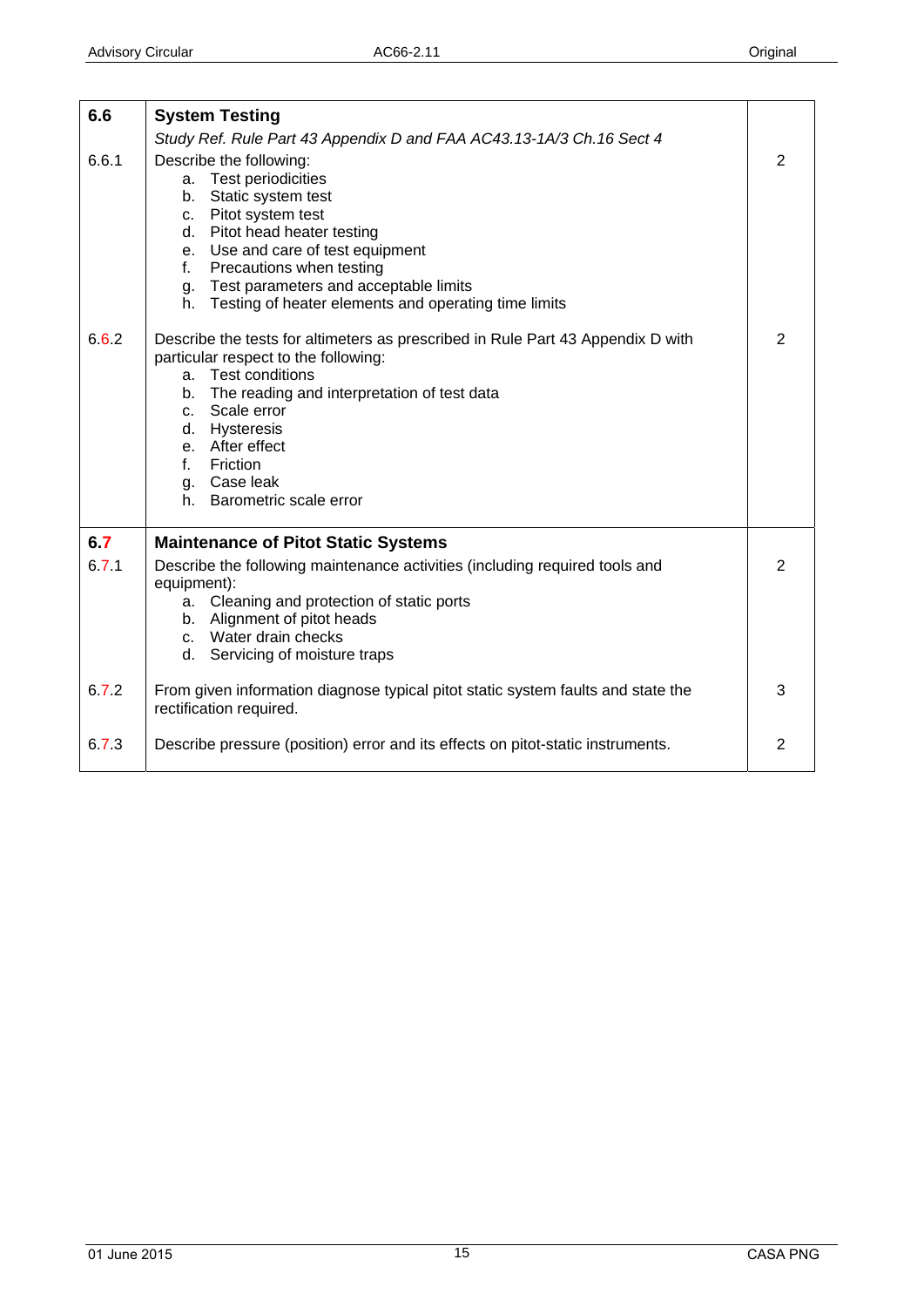<span id="page-15-0"></span>

| $\overline{7}$        | <b>Vacuum Systems</b>                                                                                                                                                                                                                                                                                                                                                                                                                     |                     |
|-----------------------|-------------------------------------------------------------------------------------------------------------------------------------------------------------------------------------------------------------------------------------------------------------------------------------------------------------------------------------------------------------------------------------------------------------------------------------------|---------------------|
|                       |                                                                                                                                                                                                                                                                                                                                                                                                                                           |                     |
| 7.1<br>7.1.1          | <b>Venturi Systems</b><br>Name the instruments found within a venturi type system.                                                                                                                                                                                                                                                                                                                                                        | 1                   |
| 7.1.2                 | Outline the construction of a venturi system and how the instruments are interrelated.                                                                                                                                                                                                                                                                                                                                                    | $\overline{2}$      |
| 7.1.3                 | Describe the principles of operation of a venturi system.                                                                                                                                                                                                                                                                                                                                                                                 | $\overline{2}$      |
| 7.1.4                 | State normal suction limits expected from a single venturi.                                                                                                                                                                                                                                                                                                                                                                               | 1                   |
| 7.2<br>7.2.1          | <b>Vacuum Pumps</b><br>Describe the construction of the following vacuum pumps:<br>a. vane (wet) type<br>b. dry type                                                                                                                                                                                                                                                                                                                      | $\overline{2}$      |
| 7.2.2                 | Describe the principles of operation of the following vacuum pumps:<br>a. vane (wet) type<br>dry type<br>b.                                                                                                                                                                                                                                                                                                                               | $\overline{2}$      |
| 7.3<br>7.3.1<br>7.3.2 | <b>Vacuum Systems</b><br>Outline the construction and layout of the following components as found in a typical<br>light aircraft vacuum system:<br>a. Suction reducer<br>b. Filters (inlet and in-line)<br>Suction relief valve<br>C.<br>d. Oil separator<br>e. Suction gauge<br>f.<br>Gate check valve<br>g. Non return valves in a double pump system<br>Describe the principles of operation of a typical light aircraft vacuum system | 2<br>$\overline{2}$ |
|                       | incorporating single or double pumps.                                                                                                                                                                                                                                                                                                                                                                                                     |                     |
| 7.4<br>7.4.1          | <b>Vacuum System Maintenance Practices</b><br>Specify typical maintenance procedures for vacuum systems, including:<br>Testing<br>а.<br>Cleaning<br>b.<br>Adjusting<br>c.<br>Servicing<br>d.<br>Troubleshooting.<br>е.                                                                                                                                                                                                                    | $\overline{2}$      |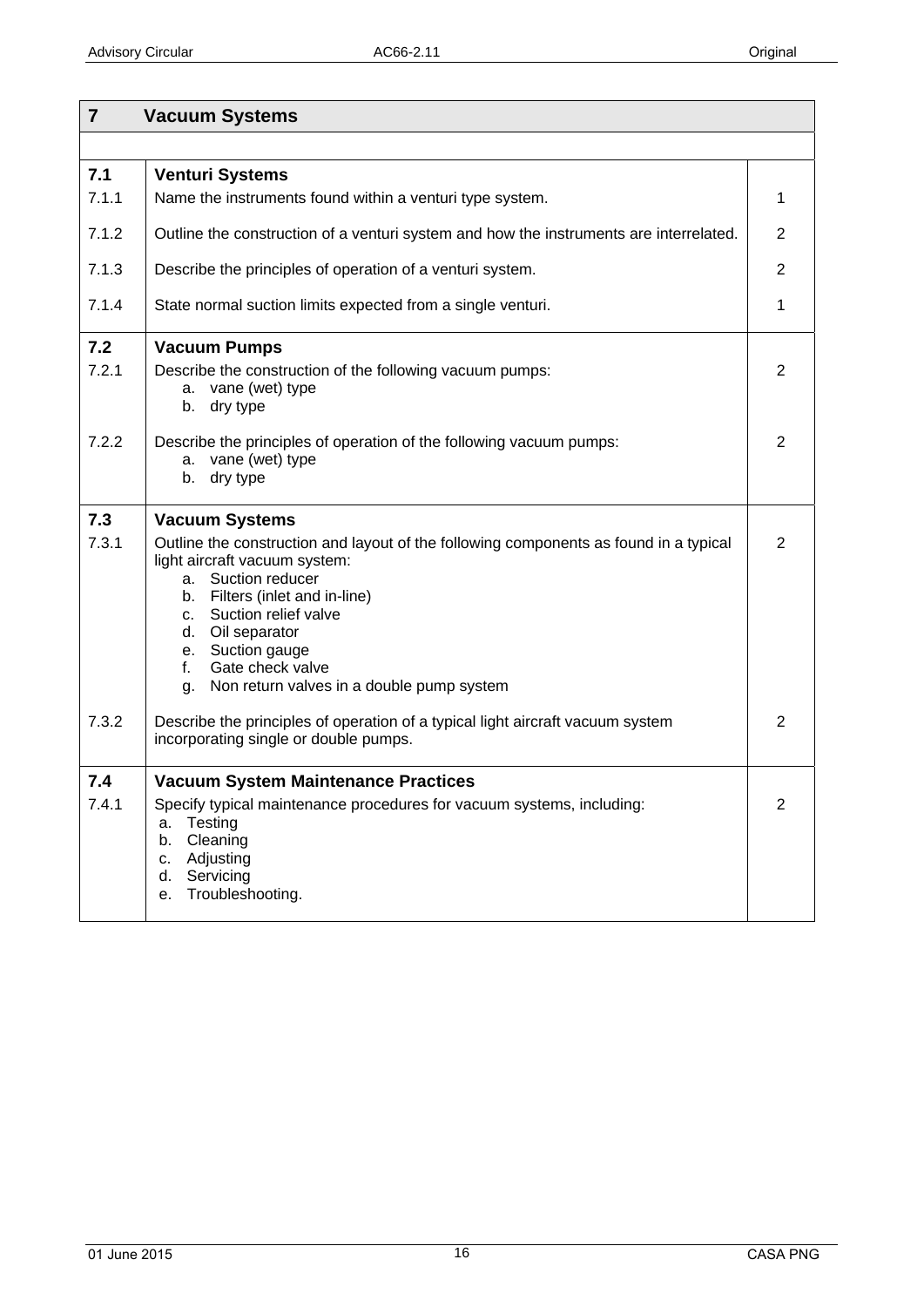<span id="page-16-0"></span>

| 8     | <b>Gyroscopic Instruments</b>                                                                                                                                                                                                                                                                                                                  |                |
|-------|------------------------------------------------------------------------------------------------------------------------------------------------------------------------------------------------------------------------------------------------------------------------------------------------------------------------------------------------|----------------|
|       |                                                                                                                                                                                                                                                                                                                                                |                |
| 8.1   | <b>Theory of Gyroscopes</b>                                                                                                                                                                                                                                                                                                                    |                |
| 8.1.1 | Define the term "displacement gyroscopes."                                                                                                                                                                                                                                                                                                     | 1              |
| 8.1.2 | Describe basic gyroscopic theory with particular regard to the following:<br>Rigidity in space<br>а.<br>b. Precession<br>Precession rates for variations in rotor speed and torque<br>C.                                                                                                                                                       | $\overline{2}$ |
| 8.2   | <b>Types of Gyroscopes</b>                                                                                                                                                                                                                                                                                                                     |                |
| 8.2.1 | Outline the basic operating principles and functions of the following gyros:<br>Free/Space<br>a.<br>Tied<br>b.<br>c. Rate<br>d. Directional/horizontal<br>Vertical<br>e.                                                                                                                                                                       | $\overline{2}$ |
| 8.3   | <b>Gyro Instruments Drivers</b>                                                                                                                                                                                                                                                                                                                |                |
| 8.3.1 | Describe the operation of a typical electric driven gyro instrument for light aircraft with<br>particular regard to the following:<br>Motor RPM, voltage and operating frequency<br>a.<br>b. Erection mechanism<br>c. Display information<br>d. Caging mechanism<br>e. Warning flags<br>Precautions when handling gyroscopic instruments<br>f. | $\overline{2}$ |
| 8.3.2 | Describe the basic operation of a typical air driven gyro instrument for light aircraft.                                                                                                                                                                                                                                                       |                |
| 8.3.3 | Describe the basic operation of a typical laser driven gyro instrument for light aircraft.                                                                                                                                                                                                                                                     |                |
| 8.4   | <b>Gyro Instruments</b>                                                                                                                                                                                                                                                                                                                        |                |
| 8.4.1 | Describe the function, construction and basic operating principles of the following<br>gyroscopic instruments:<br>Heading indicator<br>a.<br>Turn indicators<br>b.<br>Attitude indicators<br>C.                                                                                                                                                | 2              |
| 8.4.2 | With regard to electrically driven attitude indicators, describe the following:<br>a. Emergency power supply requirements<br>b. Display markings<br><b>Erection mechanisms</b><br>C.<br>d. Warning flags<br>e. Caging devices<br>f.<br>Standby systems                                                                                         | $\overline{2}$ |
| 8.4.3 | State how a vertical gyro can be used to control pitch and roll of an aircraft through<br>the autopilot system.                                                                                                                                                                                                                                | 1              |
| 8.4.4 | Describe the following erection methods for gyros<br>a. Levelling switches<br>b. Ball and disc<br>c. Pendulous vane                                                                                                                                                                                                                            | 2              |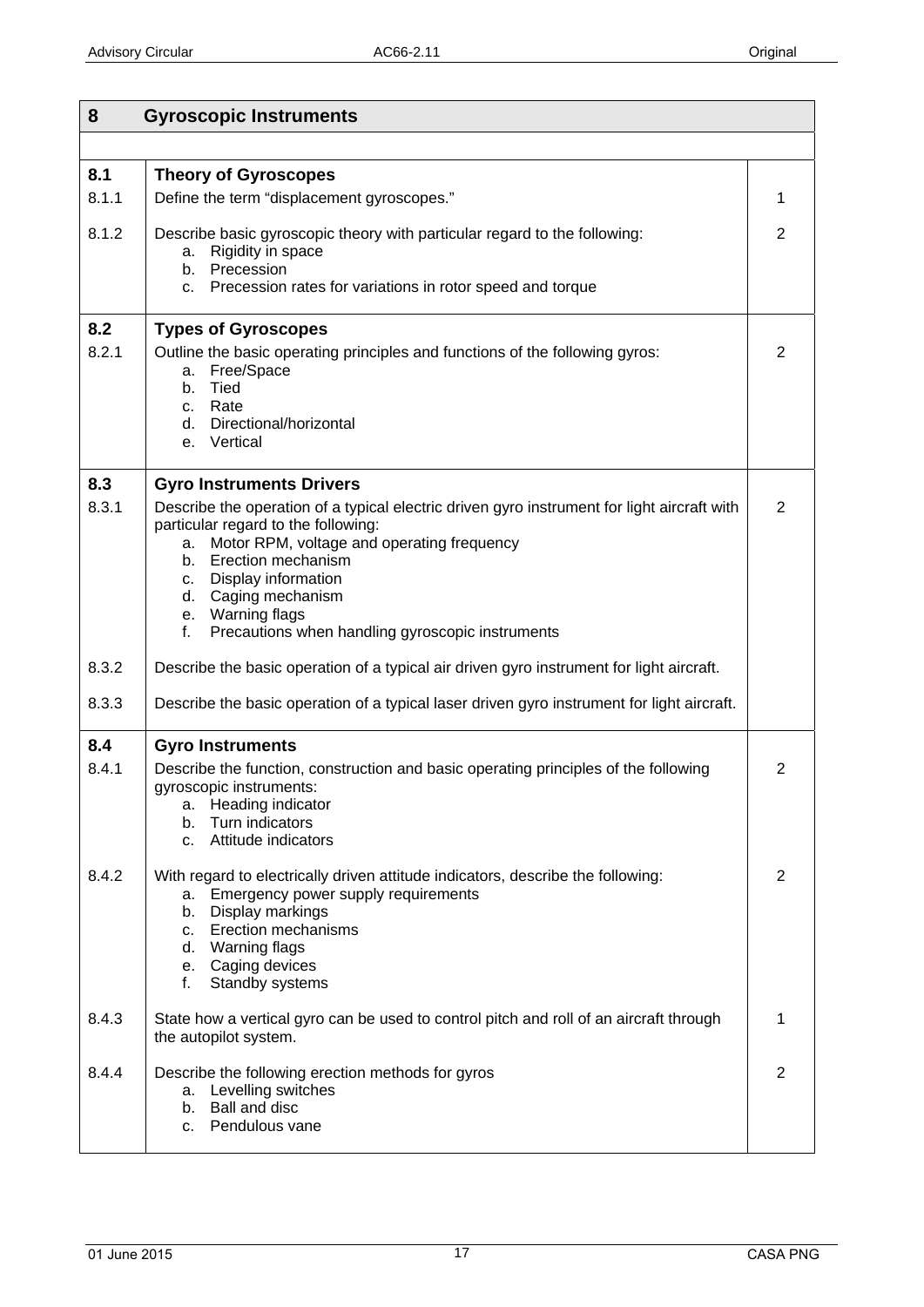<span id="page-17-0"></span>

| 8.5   | <b>Turn and Bank and Turn Co-ordinators</b>                                                                                                                       |               |
|-------|-------------------------------------------------------------------------------------------------------------------------------------------------------------------|---------------|
| 8.5.1 | Using relevant terminology, describe the construction, operation and function of air<br>driven                                                                    | $\mathcal{P}$ |
|       | Turn co-ordinators<br>a.                                                                                                                                          |               |
|       | b. Turn and slip indicators.                                                                                                                                      |               |
| 8.5.2 | Using relevant terminology, describe the construction, operation and function of<br>electrically driven:<br>a. Turn co-ordinators<br>b. Turn and slip indicators. | 2             |
| 8.5.3 | State factors affecting turn pointer displacement.                                                                                                                |               |
| 8.5.4 | Interpret information displayed on typical indicator presentations.                                                                                               |               |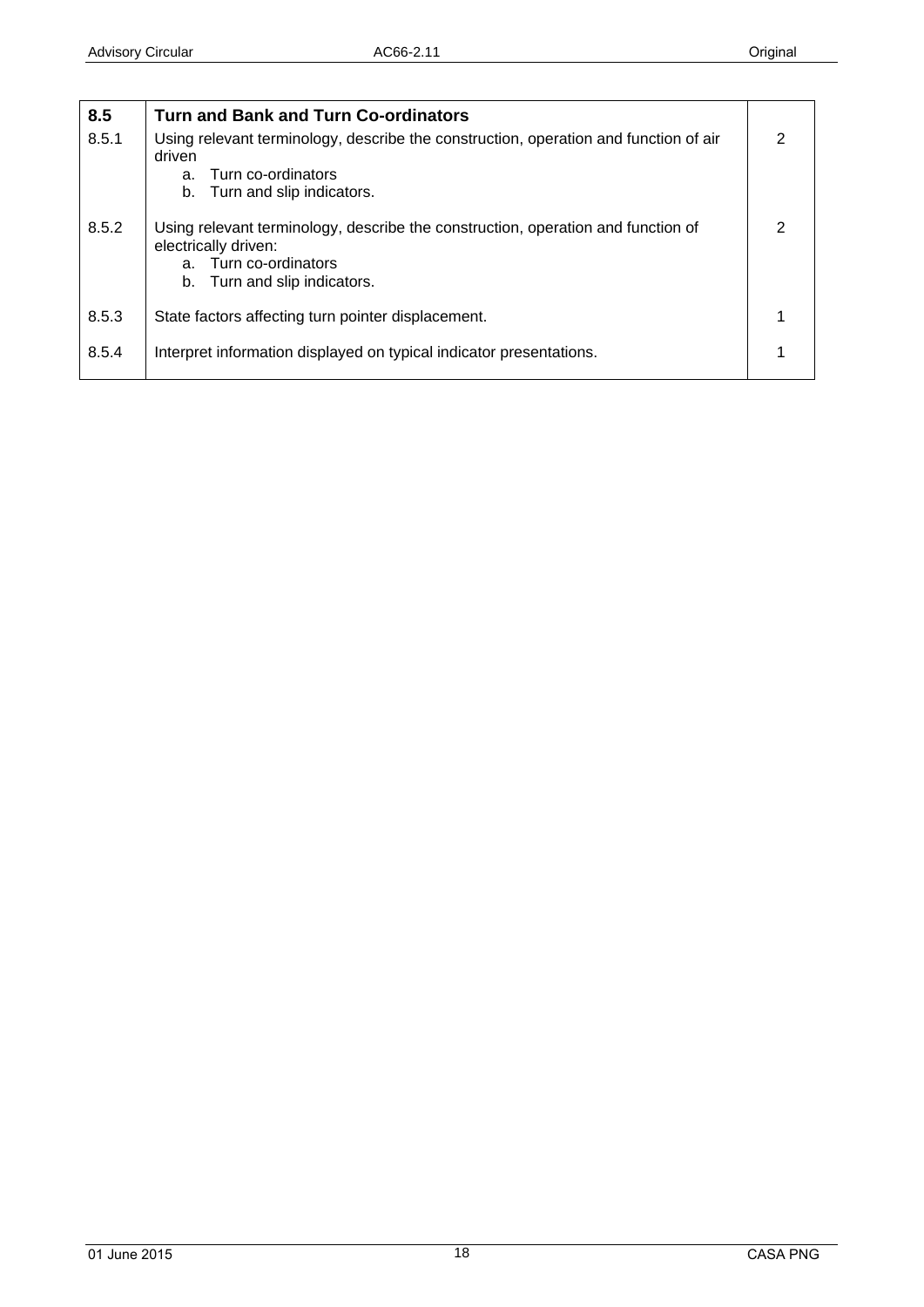<span id="page-18-0"></span>

| 9<br><b>Instrument System Installation</b> |                                                                                                                                                                                                                                                                                                                                                                                                                                                                                                                                                                                |                |
|--------------------------------------------|--------------------------------------------------------------------------------------------------------------------------------------------------------------------------------------------------------------------------------------------------------------------------------------------------------------------------------------------------------------------------------------------------------------------------------------------------------------------------------------------------------------------------------------------------------------------------------|----------------|
|                                            |                                                                                                                                                                                                                                                                                                                                                                                                                                                                                                                                                                                |                |
| 9.1<br>9.1.1                               | <b>Panel Layout</b><br>Outline the layout of an instrument panel (analogue and digital) with regard to the<br>following:<br>a. Engine Instruments<br>b. Flight instruments                                                                                                                                                                                                                                                                                                                                                                                                     | $\overline{2}$ |
| 9.2                                        | <b>Instrument Range Markings</b>                                                                                                                                                                                                                                                                                                                                                                                                                                                                                                                                               |                |
| 9.2.1                                      | Describe the types of instruments and operating range markings (linear and non<br>linear) with particular regard to the following:<br>a. Airspeed indicators<br>b. Carburettor air temperature indicator<br>c. Cylinder temperature gauges<br>d. Manifold pressure gauges<br>Fuel pressure<br>e.<br>Engine oil pressure/temperature<br>f.<br>Reciprocating engine tachometer<br>g.<br>h. Turbine engine tachometer<br>Exhaust gas temperature (gas turbine and piston engine)<br>i.<br>Torquemeter<br>j.<br>k. Dual tacho - helicopter<br>N1 tacho turboshaft helicopter<br>I. | 2              |
| 9.3                                        | <b>Equipment and Instrument Mounting</b>                                                                                                                                                                                                                                                                                                                                                                                                                                                                                                                                       |                |
| 9.3.1                                      | Describe the following:<br>Instrument panel shock mounting<br>а.<br>b. Flangeless instrument mounting<br>c. Instrument sub-panels<br>d. Bonding of panels and equipment<br>e. Panel lighting                                                                                                                                                                                                                                                                                                                                                                                   | $\overline{2}$ |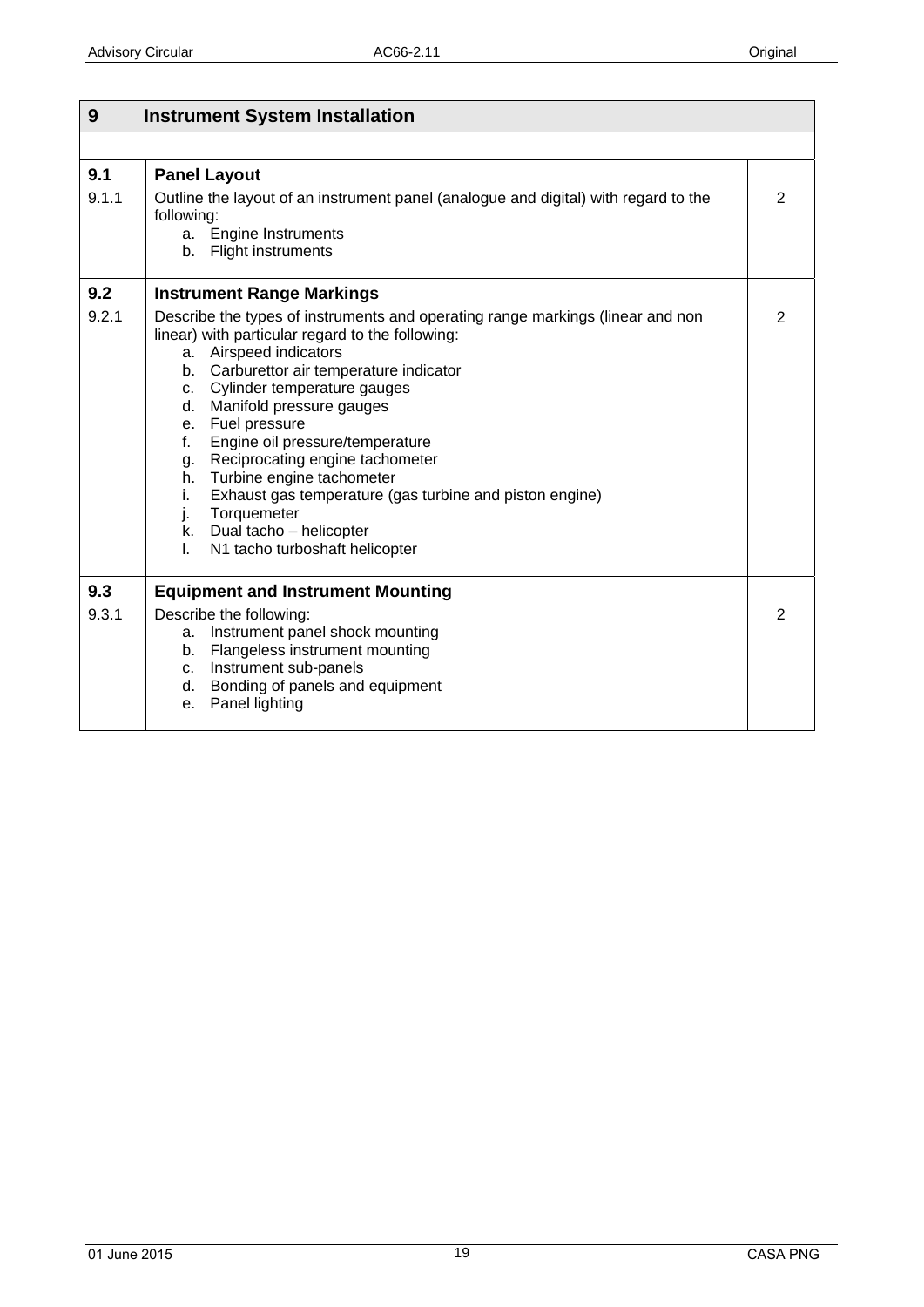<span id="page-19-0"></span>

| 10     | <b>Position Indicators</b>                                                                                                                                                                                                                                                                                                           |                |
|--------|--------------------------------------------------------------------------------------------------------------------------------------------------------------------------------------------------------------------------------------------------------------------------------------------------------------------------------------|----------------|
|        |                                                                                                                                                                                                                                                                                                                                      |                |
| 10.1   | General                                                                                                                                                                                                                                                                                                                              |                |
| 10.1.1 | With regards to synchronous indicating instruments, state the following:<br><b>Types</b><br>a.<br>b. Functions<br>Where on an aircraft they may be found.<br>C.                                                                                                                                                                      | 1              |
| 10.2   | <b>Synchronous Systems</b>                                                                                                                                                                                                                                                                                                           |                |
| 10.2.1 | Describe the construction and principles of operation of a synchronous position<br>indicating system with particular regard to the following:<br>a. Transmitter operation<br>Indicator operation<br>b.<br>c. Contacts<br>d. System installation and attachment<br>Indicator reading when power turned off<br>е.                      | 2              |
| 10.3   | <b>AC Synchronous Systems</b>                                                                                                                                                                                                                                                                                                        |                |
| 10.3.1 | Outline the construction and principles of operation of a typical AC synchronous<br>position indicating system with particular regard to the following:<br>System applications<br>а.<br>b. Phasing and winding arrangement of electromagnet and stator<br>Synchronous motor voltage and frequency<br>C.<br>d. Use of dual indicators | $\overline{2}$ |
| 10.3.2 | State the meaning of "electrical zero" reference.                                                                                                                                                                                                                                                                                    | 1              |
| 10.4   | Angle of Attack Sensing and Stall Warning                                                                                                                                                                                                                                                                                            |                |
| 10.4.1 | Explain the purpose and operation of an angle of attack sensing system.                                                                                                                                                                                                                                                              | 2              |
| 10.4.2 | Specify the function and operation of stall warning systems.                                                                                                                                                                                                                                                                         | 1              |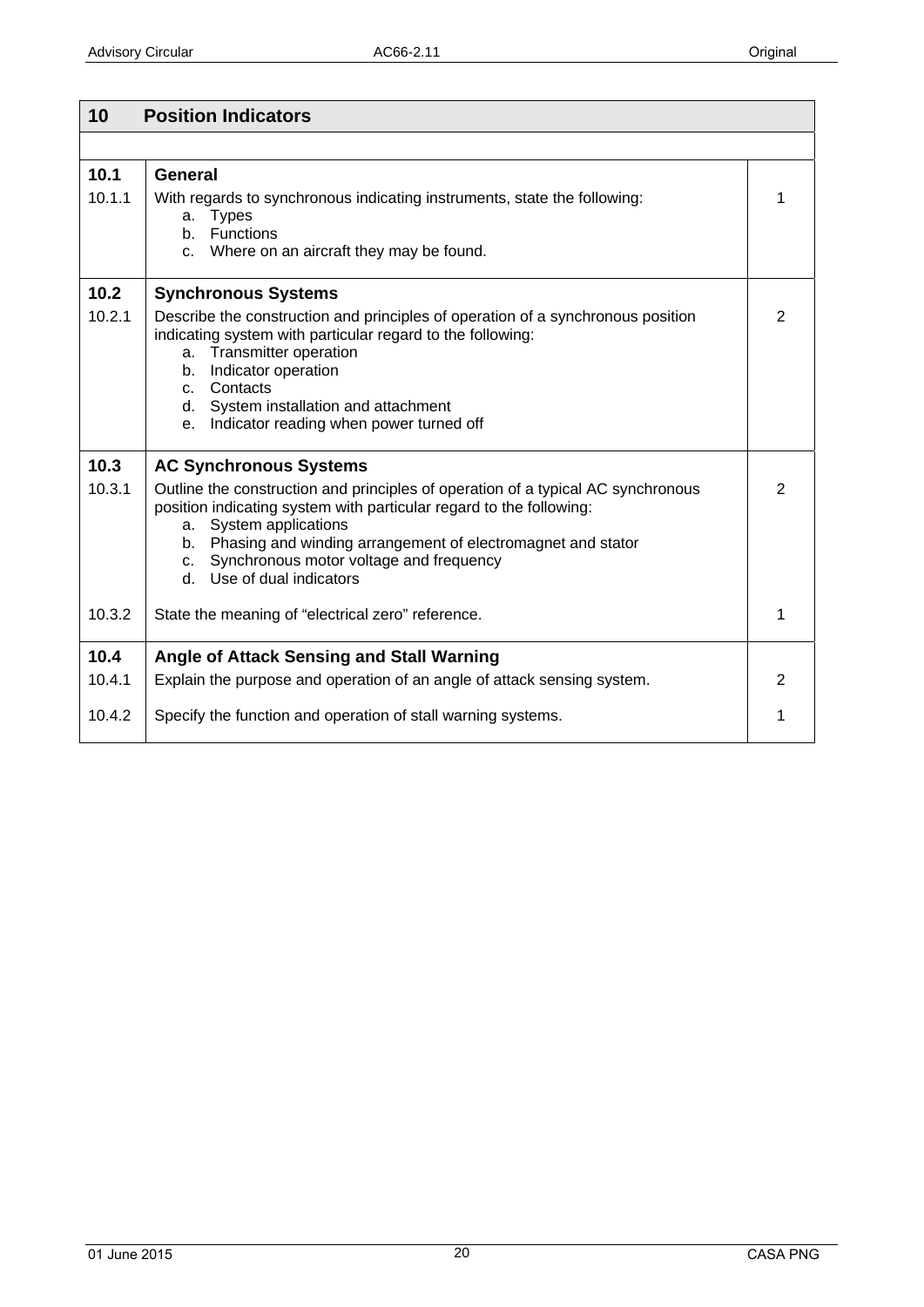<span id="page-20-0"></span>

| 11             | <b>Communications and Navigation System Fundamentals</b>                                                                                                                                                                                                                    |                |
|----------------|-----------------------------------------------------------------------------------------------------------------------------------------------------------------------------------------------------------------------------------------------------------------------------|----------------|
|                |                                                                                                                                                                                                                                                                             |                |
| 11.1<br>11.1.1 | <b>Basic Terminology</b><br>Outline in basic detail the following terms associated with radio systems:<br>a. Electromagnetic waves<br>b. Frequency<br>c. Carrier wave<br>d. Modulation<br>Ground, sky and space waves<br>e.                                                 | 1              |
| 11.2           | <b>Basic Radio System Components</b>                                                                                                                                                                                                                                        |                |
| 11.2.1         | State the functions of the following components in an aircraft radio system and<br>describe their interrelationship with each other via a simple flow diagram:<br>a. Transmitter<br>b. Receiver<br>c. Amplifier<br>d. Filters<br>e. Antenna<br>Speaker and microphone<br>f. | 1              |
| 11.3           | <b>Head Sets, Microphones and Speakers</b>                                                                                                                                                                                                                                  |                |
| 11.3.1         | Describe the principles of operation of:<br><b>Dynamic Speakers</b><br>а.<br>b. Dynamic microphones<br>c. Carbon microphones<br>d. Ceramic microphones<br>Noise-cancelling microphones<br>e.                                                                                | 1              |
| 11.3.2         | Describe the preferred characteristics of aircraft microphones.                                                                                                                                                                                                             | 1              |
| 11.3.3         | Specify:<br>a. Techniques when using a microphone<br>b. Typical impedances of headset earphones                                                                                                                                                                             | 1              |
| 11.4           | <b>Aircraft Radio Characteristics</b>                                                                                                                                                                                                                                       |                |
| 11.4.1         | State typical radio frequencies normally associated with the following radio types:<br>a. High frequency (HF)<br>b. Very high frequency (VHF)                                                                                                                               | 1              |
| 11.4.2         | Describe the advantages, disadvantages, special operating characteristics, range<br>and other limiting features of HF and VHF radio types.                                                                                                                                  | $\overline{2}$ |
| 11.4.3         | State the distress frequencies and precautions and limitations when operating or<br>testing equipment on these frequencies.                                                                                                                                                 | 1              |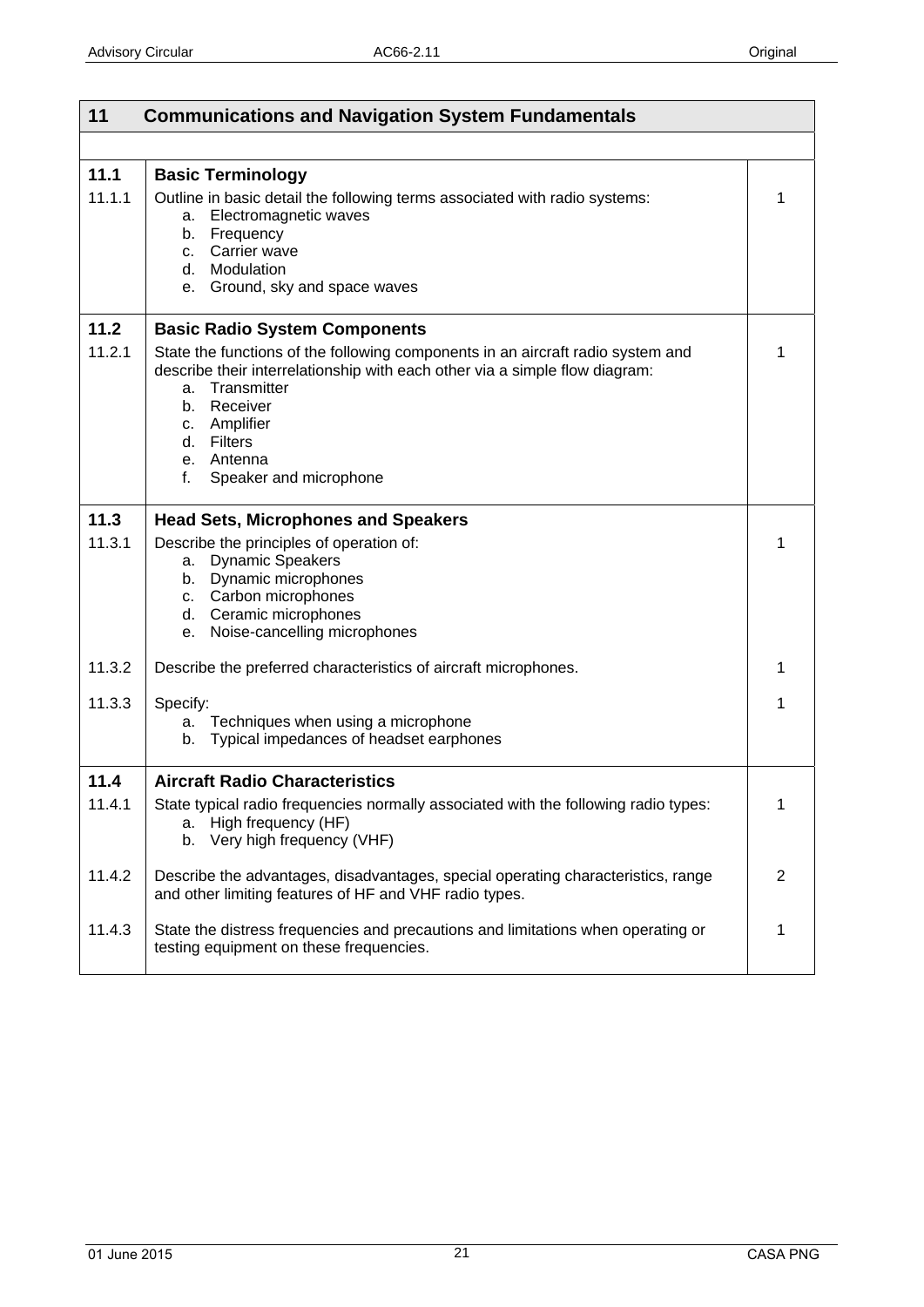<span id="page-21-0"></span>

| 11.5   | <b>Airborne Navigation Equipment Operation</b>                                                     |                |
|--------|----------------------------------------------------------------------------------------------------|----------------|
| 11.5.1 | Outline the purpose, function and location of the following navigation equipment                   | 1              |
|        | a. ADF<br>b. VOR                                                                                   |                |
|        | c. DME                                                                                             |                |
|        | d. ILS                                                                                             |                |
|        | e. Localiser                                                                                       |                |
|        | f.<br>Marker beacon<br>ATC Transponder                                                             |                |
|        | g.<br>h. GPS                                                                                       |                |
|        | Airborne weather radar<br>i.                                                                       |                |
|        | Radio altimeter<br>j.                                                                              |                |
|        | k. Emergency locator transmitter                                                                   |                |
| 11.5.2 | State typical frequencies associated with the above airborne navigation equipment.                 | 1              |
| 11.6   | <b>Installation of Communication and Navigation Equipment</b>                                      |                |
| 11.6.1 | Describe typical installation procedures and practices with particular regard to the<br>following: | $\overline{2}$ |
|        | a. Radio rack construction                                                                         |                |
|        | Shock mounting and bonding<br>b.                                                                   |                |
|        | <b>Equipment locations</b><br>C.<br>d. Cooling and ventilation                                     |                |
|        | e. Compatibility with other equipment and systems                                                  |                |
|        | Static load limitations and tests<br>f.                                                            |                |
|        | g. Selection of installation hardware                                                              |                |
|        | Instrument panel locations and special considerations<br>h.                                        |                |
|        |                                                                                                    |                |
| 11.7   | <b>Antenna Installations</b>                                                                       |                |
| 11.7.1 | Identify the aircraft antenna required for the following communication/navigation                  | 1              |
|        | equipment and where on the aircraft each would be typically found:                                 |                |
|        | a. HF                                                                                              |                |
|        | b. VHF<br>c. ADF (loop and sense)                                                                  |                |
|        | d. VOR/LOC                                                                                         |                |
|        | e. DME                                                                                             |                |
|        | f.<br>Marker beacon                                                                                |                |
|        | g. Glide slope<br>h. ATC Transponder                                                               |                |
|        | <b>ELT</b><br>İ.                                                                                   |                |
|        | Weather radar<br>ı.                                                                                |                |
|        | k. GPS                                                                                             |                |
| 11.7.2 | In regard to aircraft antennas, describe:                                                          | $\overline{2}$ |
|        | Requirements relating to location on an aircraft<br>а.                                             |                |
|        | Mounting arrangements including proper load distribution on the aircraft skin.<br>b.<br>c.         |                |
|        | Mounting templates<br>Reinforcing doublers<br>d.                                                   |                |
|        | Use of seals, gaskets and sealants<br>е.                                                           |                |
|        | Electrical matching to the receiver or transmitter<br>f.                                           |                |
|        | "Image" antennas and ground plane requirements<br>g.<br>h.                                         |                |
|        | Use of ground planes in non metal aircraft<br>Antenna bonding<br>Ĺ.                                |                |
|        | Antenna installation on pressurised aircraft<br>j.<br>k. Flush mounted antenna                     |                |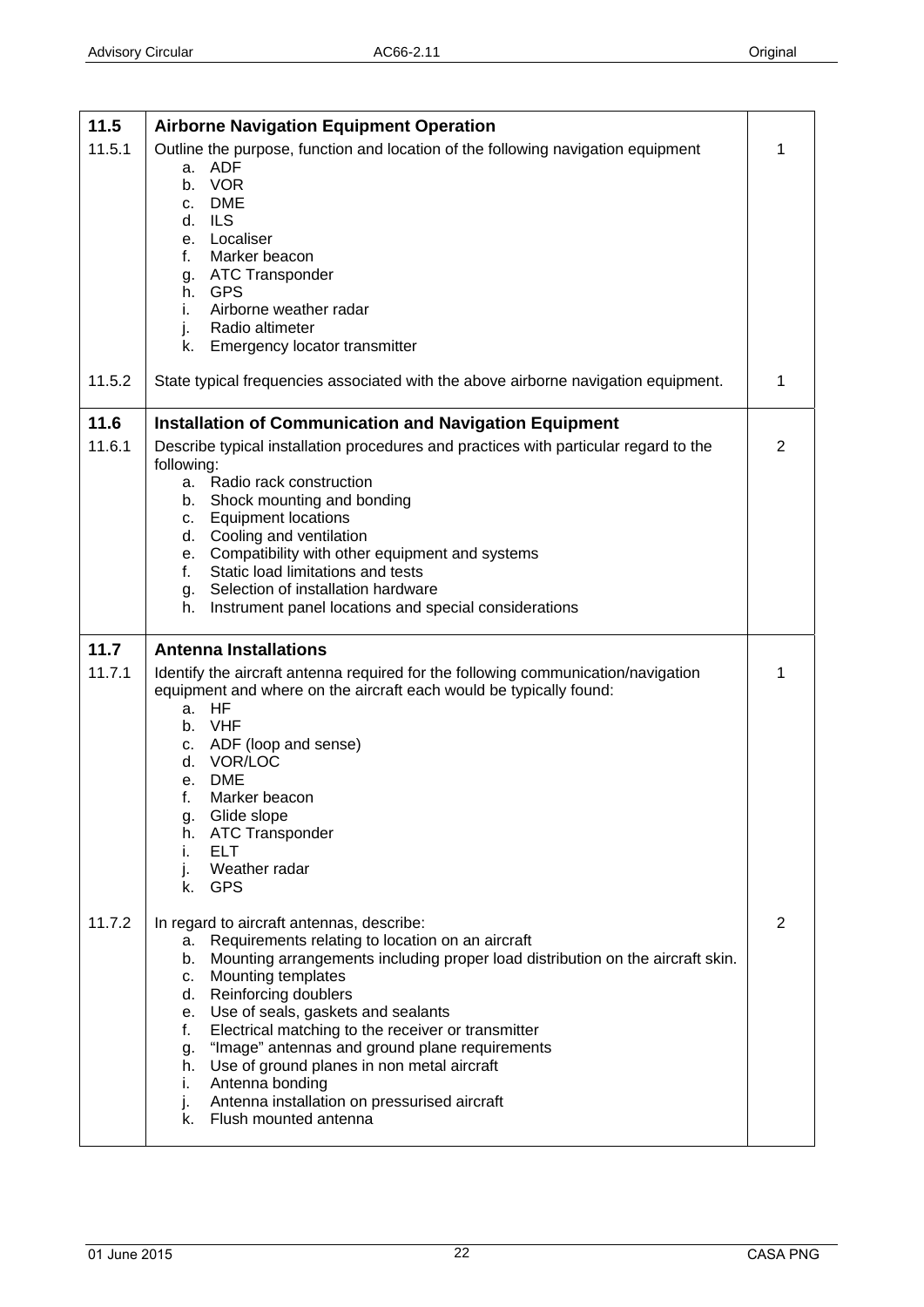<span id="page-22-0"></span>

| 11.8   | <b>Voltage Standing Wave Ratio (VSWR)</b>               |   |
|--------|---------------------------------------------------------|---|
| 11.8.1 | Describe the following criteria relating to VSWR:       | ◠ |
|        | The meaning of VSWR in radio transmission systems<br>а. |   |
|        | b. VSWR for a perfect antenna                           |   |
|        | Acceptable VSWR range<br>C.                             |   |
|        | Equipment used to check VSWR<br>d.                      |   |
|        | Trouble shooting high VSWR<br>$e_{1}$                   |   |
|        |                                                         |   |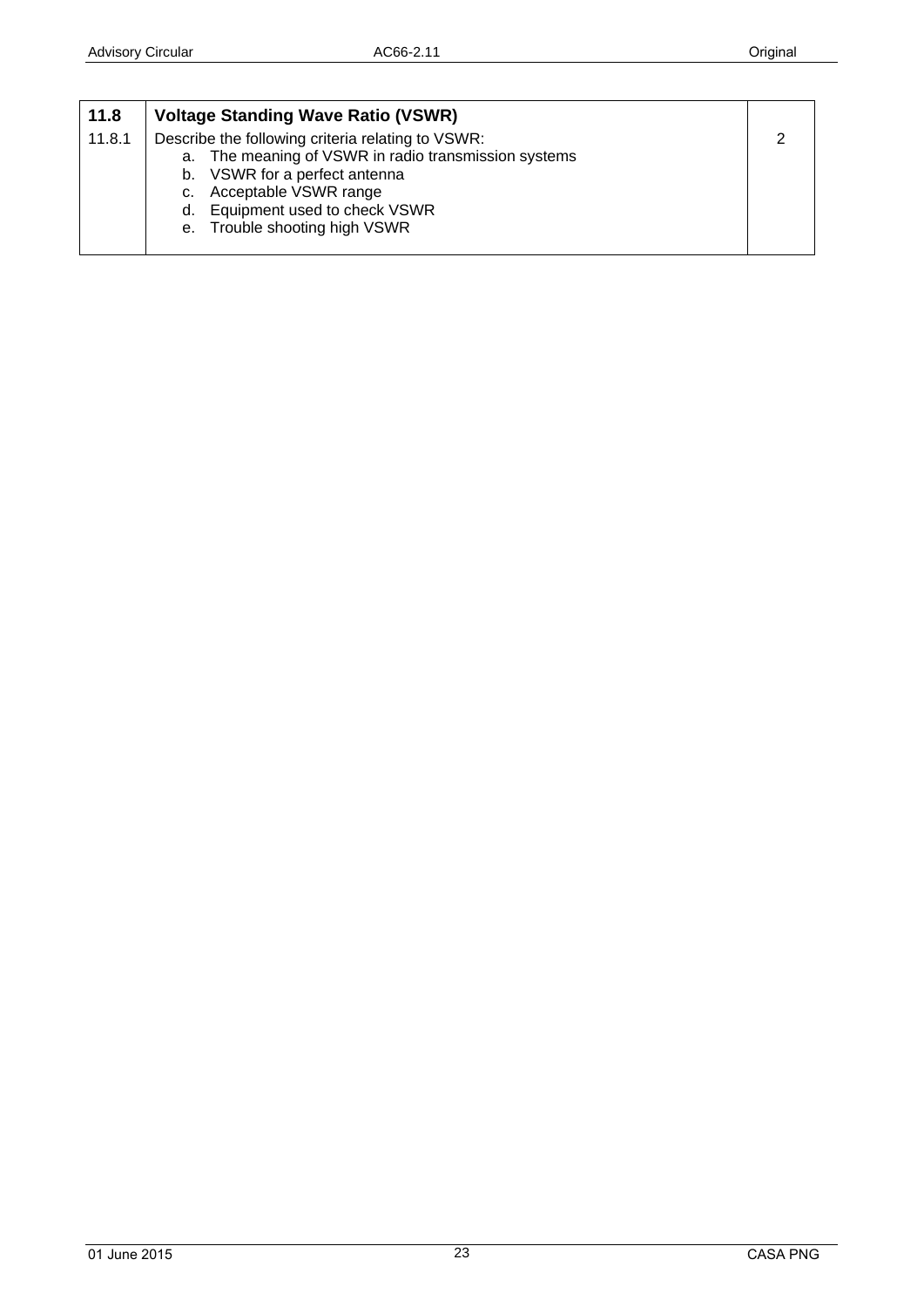<span id="page-23-0"></span>

| 12     | <b>Radio Interference and Bonding</b>                                                                                                                                                                                                                                                                                                                                                                                                                                                                                                                                                                                                                                                      |                |
|--------|--------------------------------------------------------------------------------------------------------------------------------------------------------------------------------------------------------------------------------------------------------------------------------------------------------------------------------------------------------------------------------------------------------------------------------------------------------------------------------------------------------------------------------------------------------------------------------------------------------------------------------------------------------------------------------------------|----------------|
|        |                                                                                                                                                                                                                                                                                                                                                                                                                                                                                                                                                                                                                                                                                            |                |
| 12.1   | <b>Radio Interference</b>                                                                                                                                                                                                                                                                                                                                                                                                                                                                                                                                                                                                                                                                  |                |
| 12.1.1 | Specify how radio interference occurs.                                                                                                                                                                                                                                                                                                                                                                                                                                                                                                                                                                                                                                                     | 1              |
| 12.1.2 | Define the term pick-up when associated with AC power.                                                                                                                                                                                                                                                                                                                                                                                                                                                                                                                                                                                                                                     | 1              |
| 12.1.3 | Identify the common sources of radio interference found on aircraft.                                                                                                                                                                                                                                                                                                                                                                                                                                                                                                                                                                                                                       | 1              |
| 12.1.4 | Describe typical noise suppression devices or techniques used to minimise/eliminate<br>interference including the use of filters.                                                                                                                                                                                                                                                                                                                                                                                                                                                                                                                                                          | 1              |
| 12.1.5 | Specify how capacitors may be used to reduce radio noise, and where they should<br>be installed in radio systems.                                                                                                                                                                                                                                                                                                                                                                                                                                                                                                                                                                          | $\overline{2}$ |
| 12.1.6 | Describe how a noise filter minimises radio frequency noise pulses in piston and<br>turbine engine ignition and power generation systems.                                                                                                                                                                                                                                                                                                                                                                                                                                                                                                                                                  | 2              |
| 12.1.7 | Describe common methods of trouble shooting and eliminating radio interference<br>defects.                                                                                                                                                                                                                                                                                                                                                                                                                                                                                                                                                                                                 | $\overline{2}$ |
| 12.2   | <b>Bonding and Shielding</b>                                                                                                                                                                                                                                                                                                                                                                                                                                                                                                                                                                                                                                                               |                |
| 12.2.1 | Describe the following criteria relating to bonding and shielding of aircraft systems:<br>a. Purpose of bonding<br>b. Functions of bonding jumpers<br>Typical bonding techniques<br>C.<br>Testing of bonding resistance<br>d.<br>e. Use of bonding test equipment<br>Installation practices for electrical bonding devices<br>f.<br>Typical bonding defects and their effect on avionics systems, including loose<br>g.<br>cables and connections<br>h. Shielding of high tension ignition systems and how shielding works to reduce<br>interference<br>Shielding techniques for inverters<br>i.<br>Checking the bonding of an anodised component<br>j.<br>k. Purpose of braiding on wires | $\overline{2}$ |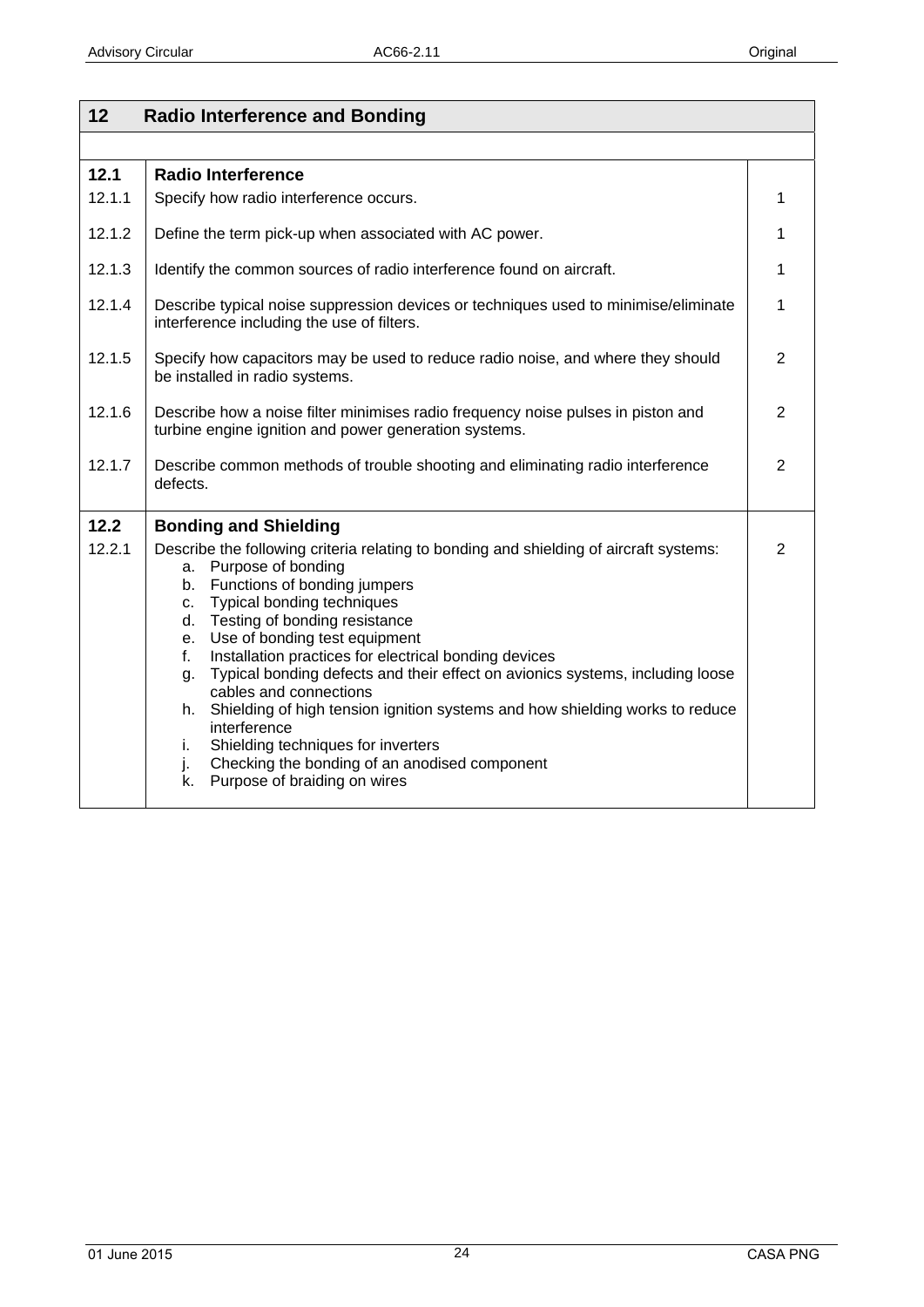<span id="page-24-0"></span>

| 13     | <b>Electrostatic Damage</b>                                                                                                                            |   |
|--------|--------------------------------------------------------------------------------------------------------------------------------------------------------|---|
|        |                                                                                                                                                        |   |
| 13.1   | <b>Electro-Static Sensitive Devices (ESDs)</b>                                                                                                         |   |
| 13.1.1 | Specify electrostatic discharge and its effect.                                                                                                        |   |
| 13.1.2 | Identify electro-static sensitive devices.                                                                                                             | 1 |
| 13.1.3 | State the safety precautions when handling ESDs.                                                                                                       |   |
| 13.2   | <b>Static Dischargers</b>                                                                                                                              |   |
| 13.2.1 | Describe how static electricity builds up on an aircraft in flight and its effect on aircraft<br>communication systems.                                | 2 |
| 13.2.2 | Specify the purpose and typical locations of static dischargers on small and large<br>aircraft.                                                        | 2 |
| 13.2.3 | Describe the types, construction and operation of a static discharger.                                                                                 | 2 |
| 13.2.4 | Describe typical installation practices associated with the installation or replacement<br>of static dischargers in both metal and non-metal aircraft. | 2 |
| 13.2.5 | Describe typical maintenance and test practices for static dischargers, including<br>defects and troubleshooting.                                      | 2 |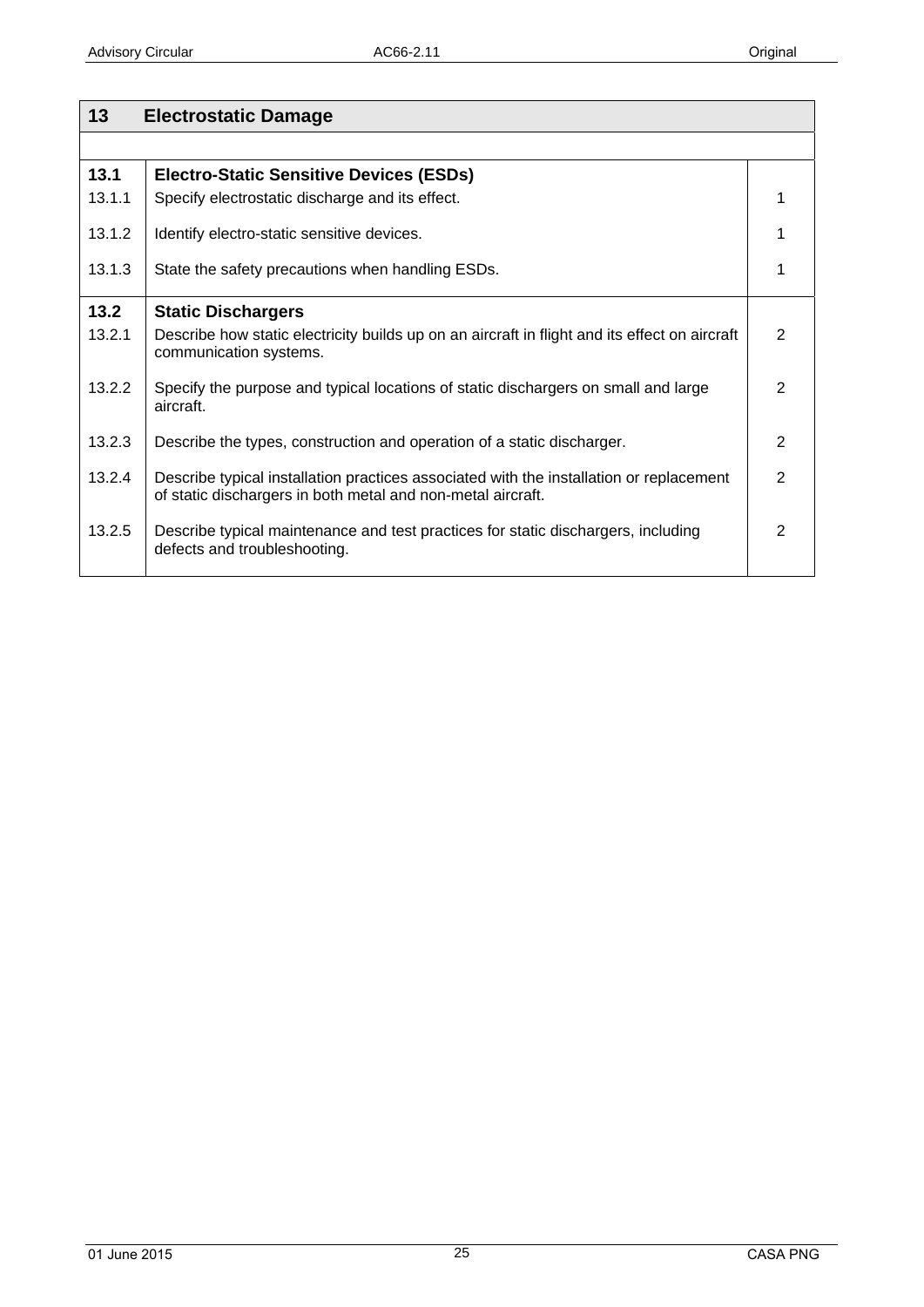<span id="page-25-0"></span>

| 14             | <b>Circuit Protection and Control Devices</b>                                                                                                                                                                    |                |
|----------------|------------------------------------------------------------------------------------------------------------------------------------------------------------------------------------------------------------------|----------------|
|                |                                                                                                                                                                                                                  |                |
| 14.1<br>14.1.1 | <b>Fuses</b><br>Explain the construction, principles of operation and use of the following types of<br>fuse:<br>a. Standard glass tubular                                                                        | 2              |
|                | b. Slow-blow                                                                                                                                                                                                     |                |
| 14.1.2         | Describe how aircraft fuses are rated.                                                                                                                                                                           | 1              |
| 14.1.3         | List the number and ratings of spare fuses to be carried on an aircraft for various<br>types of operation.                                                                                                       | 1              |
| 14.1.4         | Describe how the construction and operation of a current limiter differs from a<br>standard fuse.                                                                                                                | 2              |
| 14.1.5         | State where a current limiter would be employed                                                                                                                                                                  | 1              |
| 14.2           | <b>Circuit Breakers</b>                                                                                                                                                                                          |                |
| 14.2.1         | State the purpose and basic applications of aircraft circuit breakers.                                                                                                                                           | 1              |
| 14.2.2         | State the advantages of circuit breakers over fuses in aircraft electrical systems.                                                                                                                              | 1              |
| 14.2.3         | Describe the operation and applications of the following basic types of circuit<br>breaker:<br>a. Push-to-reset<br>b. Push-pull<br>Toggle type<br>C.<br>d.<br>Trip-free                                          | 1              |
| 14.2.4         | Explain how circuit breaker types are physically identified and rated.                                                                                                                                           | 1              |
| 14.2.5         | Identify circuit breakers on an electrical diagram.                                                                                                                                                              | 1              |
| 14.2.6         | Describe the principles of operation and the relative advantages of the following<br>types of circuit breaker in aircraft use:<br>a. Heat operated breakers (thermal over-load)<br>b. Magnetic operated breakers | $\overline{2}$ |
| 14.2.7         | Given an aircraft electrical circuit, determine the current rating of fuses and circuit<br>breakers within that circuit.                                                                                         | 3              |
| 14.2.8         | Explain when and how a circuit breaker may be reset, and safety precautions that<br>should be adhered to.                                                                                                        | 2              |
| 14.2.9         | Describe how an installed circuit breaker may be tested in-situ.                                                                                                                                                 | 2              |
| 14.2.10        | Explain the limitations relating to the use of automatic reset circuit breakers for<br>aircraft use.                                                                                                             | 2              |
| 14.2.11        | Explain how and when a circuit breaker can be used as a switch in an aircraft<br>electrical circuit.                                                                                                             | 2              |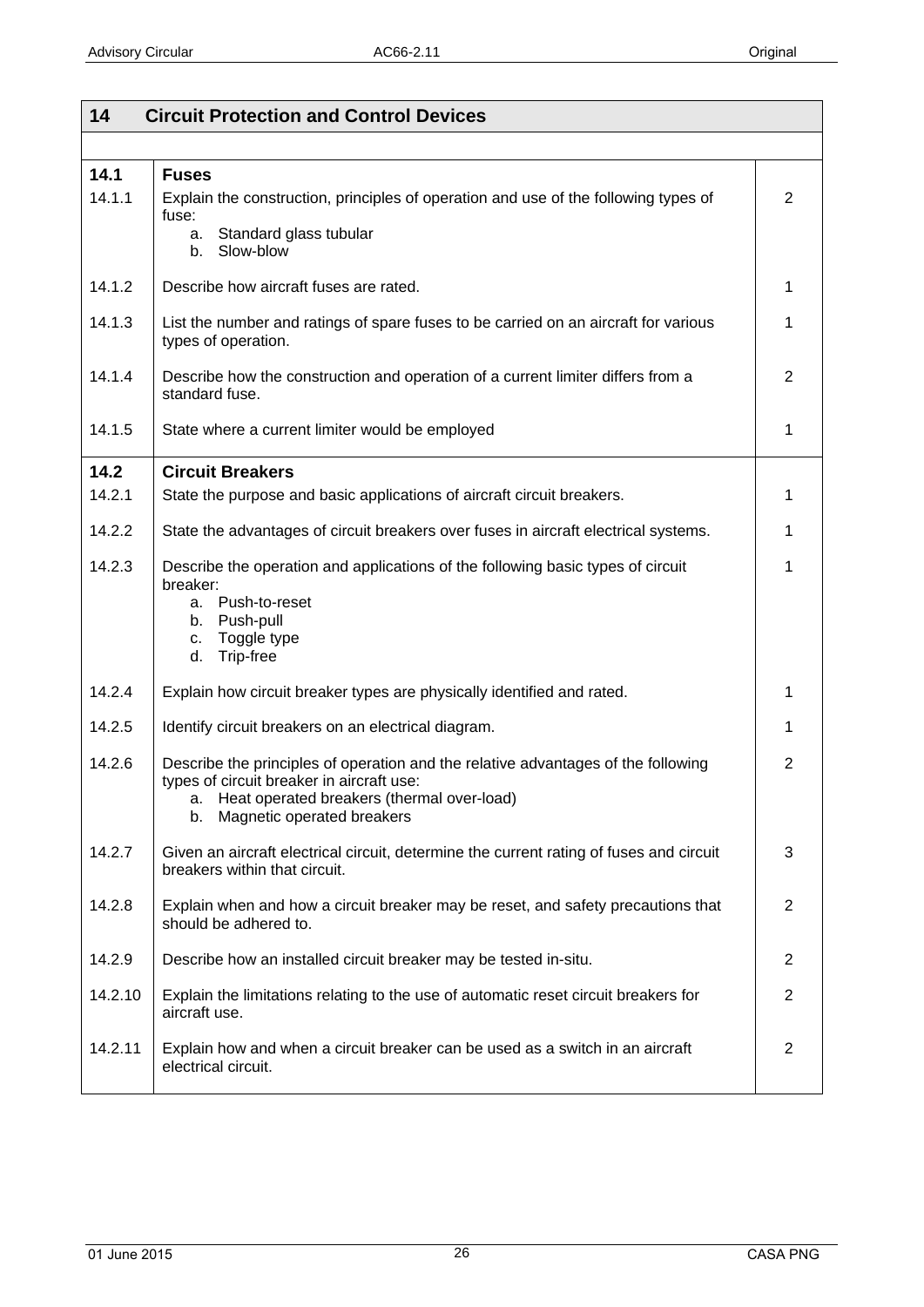<span id="page-26-0"></span>

| 14.3   | <b>Switches</b>                                                                                                                                                                                                                                                                                                                                                                                                                                  |                |
|--------|--------------------------------------------------------------------------------------------------------------------------------------------------------------------------------------------------------------------------------------------------------------------------------------------------------------------------------------------------------------------------------------------------------------------------------------------------|----------------|
| 14.3.1 | Describe the purpose, principles of operation and typical uses of the following<br>switches found in aircraft electrical circuits:<br>Toggle<br>a.<br>Single-pole, single throw (SPST)<br>b.<br>Single-pole, double throw (SPDT)<br>c.<br>Double-pole, single throw (DPST)<br>d.<br>Double-pole, double-throw (DPDT)<br>е.<br>Rocker<br>f.<br>Rotary-selector<br>g.<br>h. Knife<br>i.<br>Precision (Micro) switches<br>j.<br>Proximity detectors | $\overline{2}$ |
| 14.3.2 | Explain the purpose of a switch de-rating factor.                                                                                                                                                                                                                                                                                                                                                                                                | 1              |
| 14.3.3 | List the de-rating factors for 12VDC and 28VDC circuits.                                                                                                                                                                                                                                                                                                                                                                                         | 1              |
| 14.3.4 | Calculate switch ratings given the following variables:<br>Nominal system voltage<br>а.<br>b. Load type<br>c. Normal current draw                                                                                                                                                                                                                                                                                                                | 3              |
| 14.3.5 | Describe factors affecting switch installation, including the following:<br>a. Correct mounting<br>b. Direction of toggle movement<br>c. Emergency switches<br>d. Switch guards<br>Safety wiring<br>e.                                                                                                                                                                                                                                           | $\overline{2}$ |
| 14.4   | <b>Relays and Solenoids</b>                                                                                                                                                                                                                                                                                                                                                                                                                      |                |
| 14.4.1 | State the fundamental differences between relays and solenoids, and the principles<br>of operation of each.                                                                                                                                                                                                                                                                                                                                      | 1              |
| 14.4.2 | Specify the main purpose of having relays and solenoids in an electrical circuit.                                                                                                                                                                                                                                                                                                                                                                | $\overline{2}$ |
| 14.4.3 | State where relays and solenoids may be used on aircraft.                                                                                                                                                                                                                                                                                                                                                                                        | 1              |
| 14.4.4 | Describe the operation of:<br>Continuous use relays<br>а.<br>Intermittent use relays<br>b.                                                                                                                                                                                                                                                                                                                                                       | 2              |
| 14.4.5 | Given an aircraft electrical circuit, determine relay and solenoid action based on<br>circuit variables.                                                                                                                                                                                                                                                                                                                                         | 3              |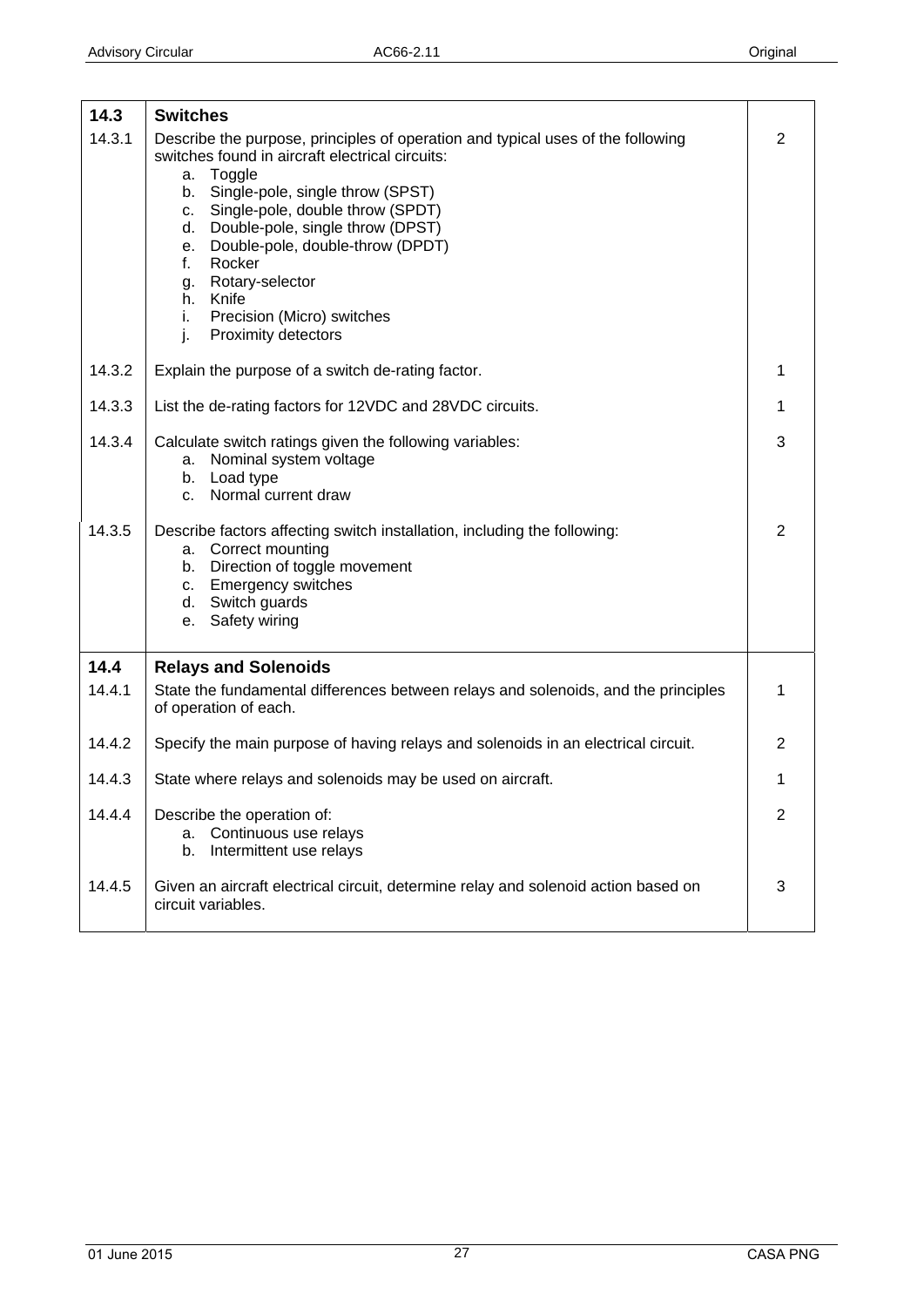<span id="page-27-0"></span>

| 15             | <b>Wiring Installation</b>                                                                                                                                                                                                                                                                                                                                 |                |
|----------------|------------------------------------------------------------------------------------------------------------------------------------------------------------------------------------------------------------------------------------------------------------------------------------------------------------------------------------------------------------|----------------|
|                |                                                                                                                                                                                                                                                                                                                                                            |                |
| 15.1<br>15.1.1 | <b>Aircraft Electrical Wire Types</b><br>Describe the types and construction of aircraft wire, including the following:<br>a. Solid conductors<br>b. Stranded conductors                                                                                                                                                                                   | 2              |
| 15.1.2         | State what is meant by the following terms, as used in an aircraft electrical system:<br>a. cable<br>b. coaxial cable                                                                                                                                                                                                                                      | 1              |
| 15.2           | <b>Wire Size &amp; Marking</b>                                                                                                                                                                                                                                                                                                                             |                |
| 15.2.1         | Explain the following:<br>a. How wire size is measured<br>b. How wire specifications may be determined from approved aircraft wiring<br>diagrams<br>c. The use of an electric wire chart<br>d. The American Wire Gauge system (AWG)                                                                                                                        | 3              |
|                | e. Units of wire measurement and how they are derived<br>Selection criteria for replacement cables especially when changing from<br>f.<br>copper to aluminium and vice versa                                                                                                                                                                               |                |
| 15.2.2         | Describe standard conventions used to physically mark wires and cables in aircraft<br>installations.                                                                                                                                                                                                                                                       | $\overline{2}$ |
| 15.3           | <b>Factors Affecting Selection of Wire and Cable</b>                                                                                                                                                                                                                                                                                                       |                |
| 15.3.1         | Outline the factors affecting voltage drop in an electrical cable and identify<br>acceptable voltage drop percentages.                                                                                                                                                                                                                                     | $\overline{2}$ |
| 15.3.2         | Outline the following factors to be considered when selecting the size of wire for<br>transmitting and distributing electric power:<br>a. Allowable power loss in the line<br>b. Permissible voltage drop<br>c. Current carrying ability of the conductor<br>d. Cable ratings<br>Cable rating reduction when cables are bunched in tubes or conduits<br>е. | 2              |
| 15.3.3         | With regard to copper and aluminium cables and wiring in aircraft electrical systems,<br>describe the following:<br>a. Advantages and disadvantages<br>Characteristics<br>b.<br><b>Uses</b><br>C.<br>d. Limitations                                                                                                                                        | $\overline{2}$ |
| 15.3.4         | Explain the fundamental properties of insulation material including the following:<br>Insulation resistance<br>а.<br>Dielectric strength<br>b.<br>Temperature ranges<br>c.                                                                                                                                                                                 | 3              |
| 15.3.5         | Explain insulation resistance tests of cables, acceptable values, test equipment<br>types, connection of test probes and the effects of variation in ambient conditions.                                                                                                                                                                                   | 3              |
| 15.3.6         | Describe the types of wire insulation commonly used on aircraft.                                                                                                                                                                                                                                                                                           | $\overline{2}$ |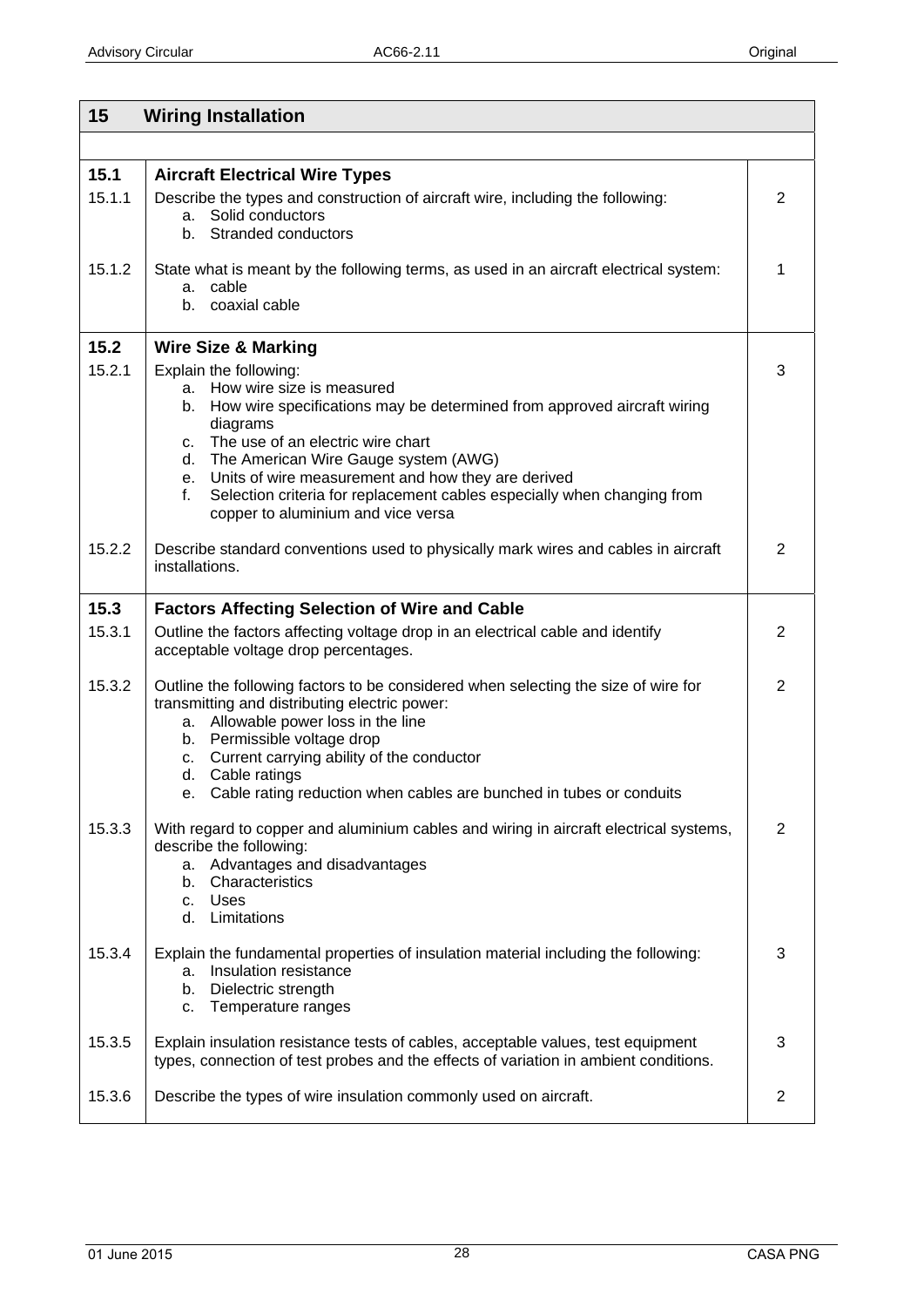<span id="page-28-0"></span>

| 15.4           | <b>Wire &amp; Cable Installation</b>                                                                                                                                                                                                                                                                                                                                                                                                                                                                                                                                                                                                                                                                                                                              |                |
|----------------|-------------------------------------------------------------------------------------------------------------------------------------------------------------------------------------------------------------------------------------------------------------------------------------------------------------------------------------------------------------------------------------------------------------------------------------------------------------------------------------------------------------------------------------------------------------------------------------------------------------------------------------------------------------------------------------------------------------------------------------------------------------------|----------------|
| 15.4.1         | Describe the applications, layout and characteristics of the following types of aircraft<br>wiring installation:<br>a. Open wiring<br>b. Conduit                                                                                                                                                                                                                                                                                                                                                                                                                                                                                                                                                                                                                  | $\overline{2}$ |
| 15.4.2         | Outline the following common bundling techniques for wire installations:<br>a. Tying techniques<br>b. Segregation of ignition, shielded and non-CB protected wires<br>Construction of looms<br>C.<br>d. Straightening of wires<br>e. Routing and clamping<br>Separation from flammable fluid lines and components<br>f.<br>Bend radius<br>g.<br>h. Bulkhead or frame protrusion<br>Deflection limits (slack)<br>i.<br>Splice connections<br>j.<br>Requirements for wire twisting especially when in the vicinity of magnetic<br>k.<br>compasses<br>Protection against high temperature<br>L.<br>m. Protection against solvents<br>n. Wheel well protection<br>o. Lacing branch-offs<br>p. Continuity testing, test equipment type and operation of the equipment. | $\overline{2}$ |
| 15.4.3         | Describe the following:<br>a. Cable sealing techniques in pressurised aircraft<br>Construction and use of pressure proof bungs and sockets<br>b.                                                                                                                                                                                                                                                                                                                                                                                                                                                                                                                                                                                                                  | $\overline{2}$ |
| 15.4.4         | Describe the precautions, identification and routing associated with high tension<br>cable installations.                                                                                                                                                                                                                                                                                                                                                                                                                                                                                                                                                                                                                                                         | $\overline{2}$ |
| 15.4.5         | With regard to coaxial cable assemblies, describe the following:<br>a. Features and properties<br>b. Where normally used<br>c. Construction and assembly techniques<br>d. Cable termination<br>e. BNC connectors and connector installation<br>f.<br>Bend radius<br>Support of cables<br>g.<br>h. What is meant by an unbalanced line<br>High and low tension cables and precautions when attaching them<br>İ.                                                                                                                                                                                                                                                                                                                                                    | $\overline{2}$ |
| 15.5<br>15.5.1 | <b>Wire Conduits</b><br>Describe the following features of wire conduit installations:<br>Common types of conduit<br>а.<br>Typical areas where conduits would be found<br>b.<br>Conduit diameter requirements<br>C.<br>Lubrication of wires in a conduit<br>d.<br>Installation techniques for wires in a conduit<br>е.<br>Support of conduits<br>f.<br>Conduit manufacturing requirements<br>g.                                                                                                                                                                                                                                                                                                                                                                   | $\overline{2}$ |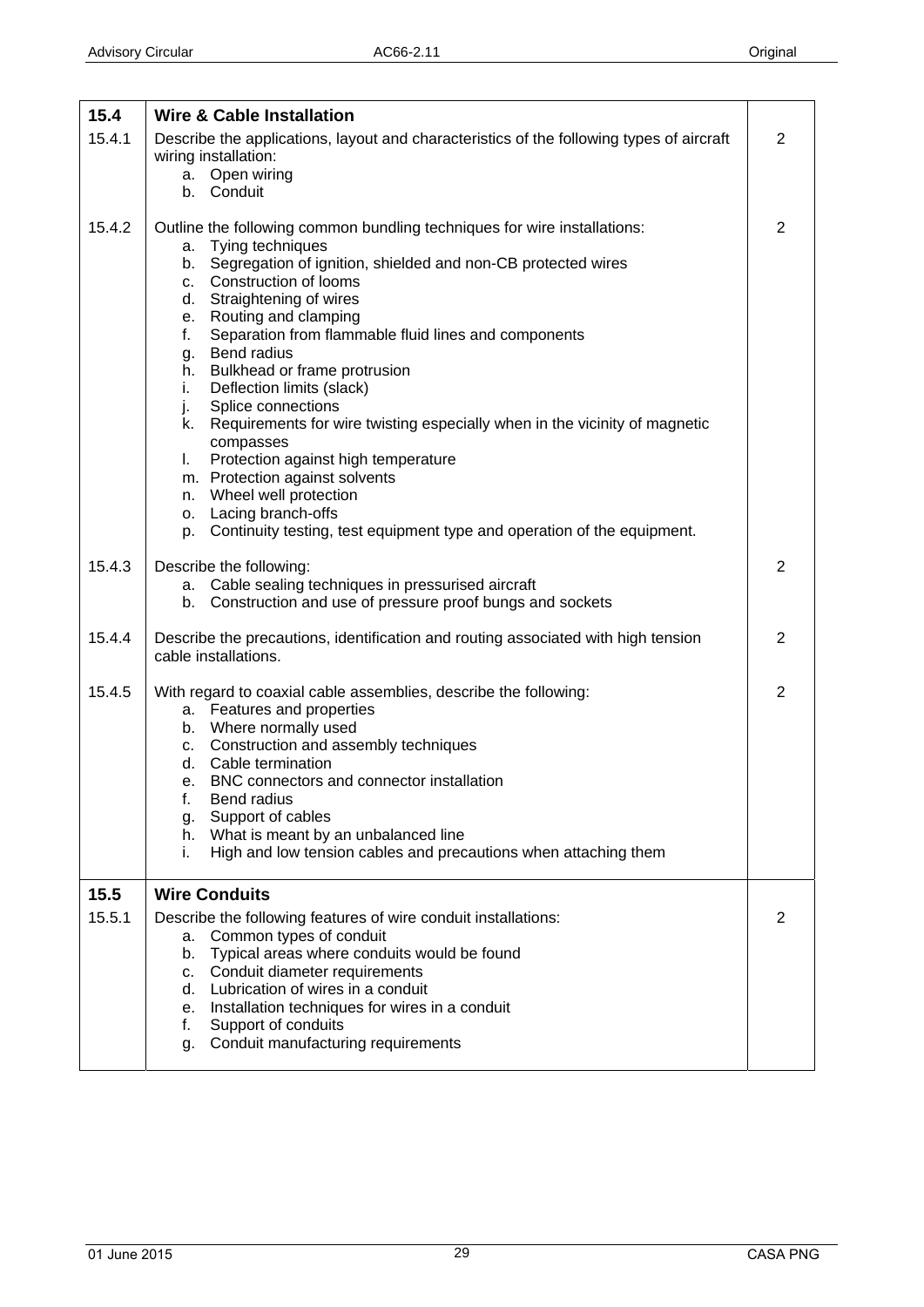<span id="page-29-0"></span>

| 15.6   | <b>Wiring Terminals</b>                                                                                                                                                                                                                                                                                                                                                                                                                                                                                                                                                                                                                                                                                                                                                                                                                               |                |
|--------|-------------------------------------------------------------------------------------------------------------------------------------------------------------------------------------------------------------------------------------------------------------------------------------------------------------------------------------------------------------------------------------------------------------------------------------------------------------------------------------------------------------------------------------------------------------------------------------------------------------------------------------------------------------------------------------------------------------------------------------------------------------------------------------------------------------------------------------------------------|----------------|
| 15.6.1 | Specify the following factors relating to the installation and maintenance of wiring<br>terminals:<br>a. Cutting and stripping wire and cable<br>b. Crimp insulation<br>Dimple codes<br>C.<br>d. Go/no-go gauges<br>e. Limitations on soldered terminals for aircraft use<br>Solderless terminal and splices<br>f.<br>g. Copper wire terminals<br>h. Crimping tools, hand and hydraulic<br>Aluminium wire terminals<br>İ.<br>Use of brass washers when connecting dissimilar metal terminal lugs at a<br>j.<br>terminal post<br>Use of petrolatum-zinc dust in aluminium terminal barrels<br>k.<br>Emergency splice repairs<br>L.<br>m. Use of solder and potting compound<br>Bonding and grounding<br>n.<br>o. Testing of a crimped joint for serviceability<br>Identification of correct heat shrink material and precautions associated with<br>p. | $\overline{2}$ |
|        | its use<br>q. Terminal strips<br>Junction boxes<br>r.                                                                                                                                                                                                                                                                                                                                                                                                                                                                                                                                                                                                                                                                                                                                                                                                 |                |
| 15.7   | <b>Connectors</b>                                                                                                                                                                                                                                                                                                                                                                                                                                                                                                                                                                                                                                                                                                                                                                                                                                     |                |
| 15.7.1 | Describe the following features relating to connectors:<br>a. Applications and special characteristics of common connectors<br>b. Types of connector AN and MS<br>c. Connector identification (AN classes A, B, C, D and K)<br><b>Bulkhead connectors</b><br>d.<br>e. Connector markings<br>Connector disassembly and assembly<br>f.<br>g. Connector replacement procedures including tools to be used<br>h. Connector pin removal and insertion<br>i.<br>Locking pins                                                                                                                                                                                                                                                                                                                                                                                | $\overline{2}$ |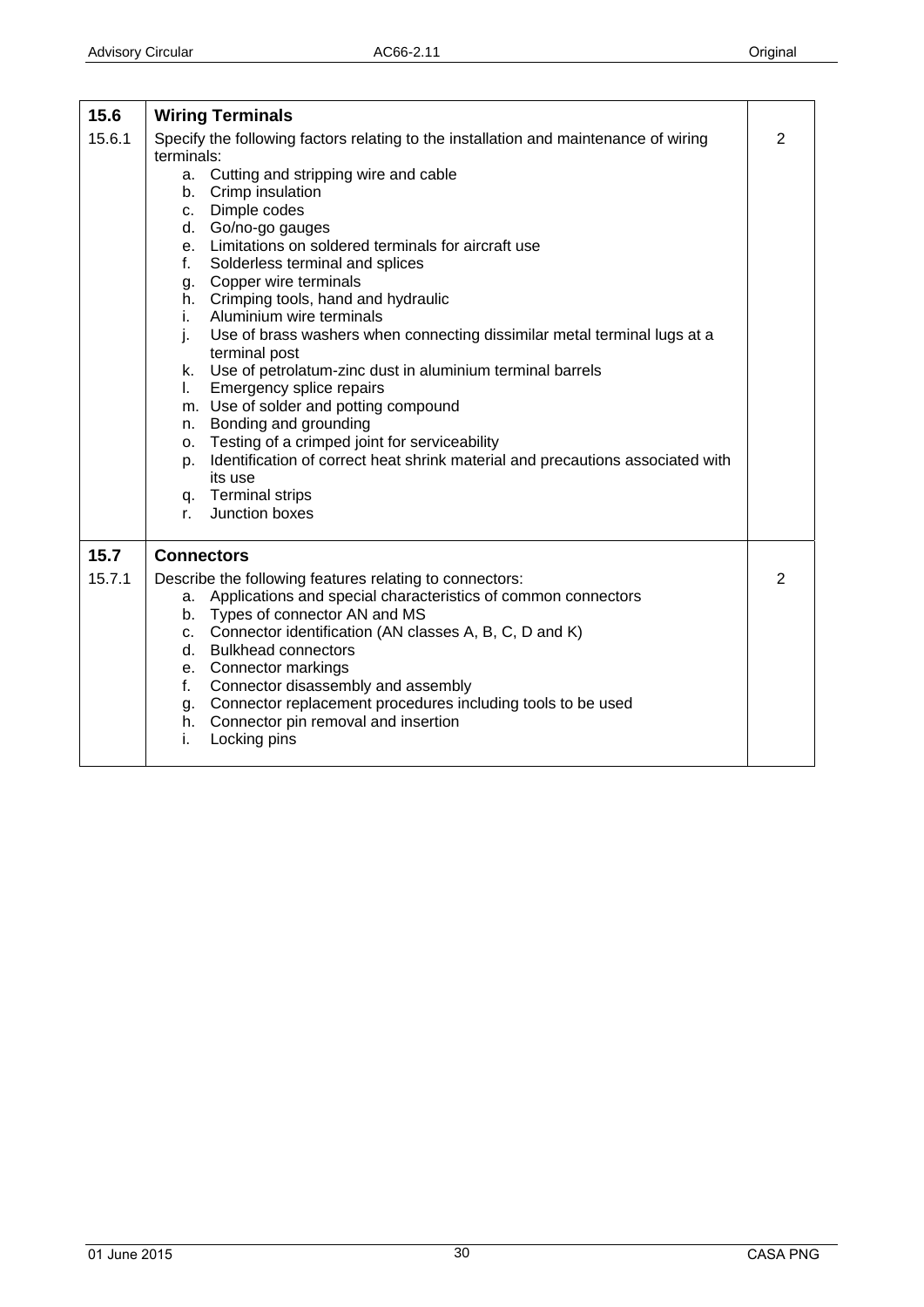<span id="page-30-0"></span>

| 16             | <b>Electronic Fundamentals</b>                                                                                                                                                                                                                                                                                                                       |                |
|----------------|------------------------------------------------------------------------------------------------------------------------------------------------------------------------------------------------------------------------------------------------------------------------------------------------------------------------------------------------------|----------------|
|                |                                                                                                                                                                                                                                                                                                                                                      |                |
| 16.1<br>16.1.1 | <b>Semiconductor Diodes</b><br>State the following in relation to diodes:<br>Operating principles<br>а.<br>Diodes in series and parallel<br>b.<br>Identification of diodes in a circuit diagram<br>C.<br>d. Physical identification of diodes<br>Common applications of diodes in light aircraft electrical circuits<br>e.<br>Diode protection<br>f. | 1              |
| 16.2           | <b>Zener Diodes</b>                                                                                                                                                                                                                                                                                                                                  |                |
| 16.2.1         | State the following in relation to zener diodes:<br>a. Function<br>Identification, both physical and when shown in an electrical circuit diagram<br>b.<br>Identification of connection polarity<br>C.<br>d. Common applications of zener diodes in aircraft electrical circuits                                                                      | 1              |
| 16.3           | <b>Silicon Controlled Rectifiers (Thyristor)</b>                                                                                                                                                                                                                                                                                                     |                |
| 16.3.1         | State the following in relation to SCRs:<br>a. Function<br>Identification, both physical and when shown in an electrical circuit diagram<br>b.<br>Common applications in aircraft electrical circuits and components<br>C.                                                                                                                           | 1              |
| 16.4           | <b>Photocells</b>                                                                                                                                                                                                                                                                                                                                    |                |
| 16.4.1         | State the following in relation to photocells:<br>a. Function<br>Identification, both physical and when shown in an electrical circuit diagram<br>b.<br>Common applications in aircraft electrical circuits and components<br>C.                                                                                                                     | 1              |
| 16.5           | <b>Transistors</b>                                                                                                                                                                                                                                                                                                                                   |                |
| 16.5.1         | State the following in relation to transistors:<br>a. Function<br>Identification, both physical and when shown in an electrical circuit diagram<br>b.<br>Common applications in aircraft electrical circuits and components                                                                                                                          | 1              |
| 16.6           | <b>Integrated Circuits</b>                                                                                                                                                                                                                                                                                                                           |                |
| 16.6.1         | Specify the operation of linear circuits and operational amplifiers.                                                                                                                                                                                                                                                                                 | 1              |
| 16.7           | <b>Printed Circuit Boards</b>                                                                                                                                                                                                                                                                                                                        |                |
| 16.7.1         | Describe the construction and use of printed circuit boards in aircraft.                                                                                                                                                                                                                                                                             | 1              |
| 16.8           | <b>Servomechanisms</b>                                                                                                                                                                                                                                                                                                                               |                |
| 16.8.1         | Define the following terms in relation to servo mechanisms:<br>Open and closed loop systems.<br>а.<br>b. Feedback.<br>c. Follow-up.<br>d. Analogue transducers (e.g. E & I bar).                                                                                                                                                                     | $\overline{2}$ |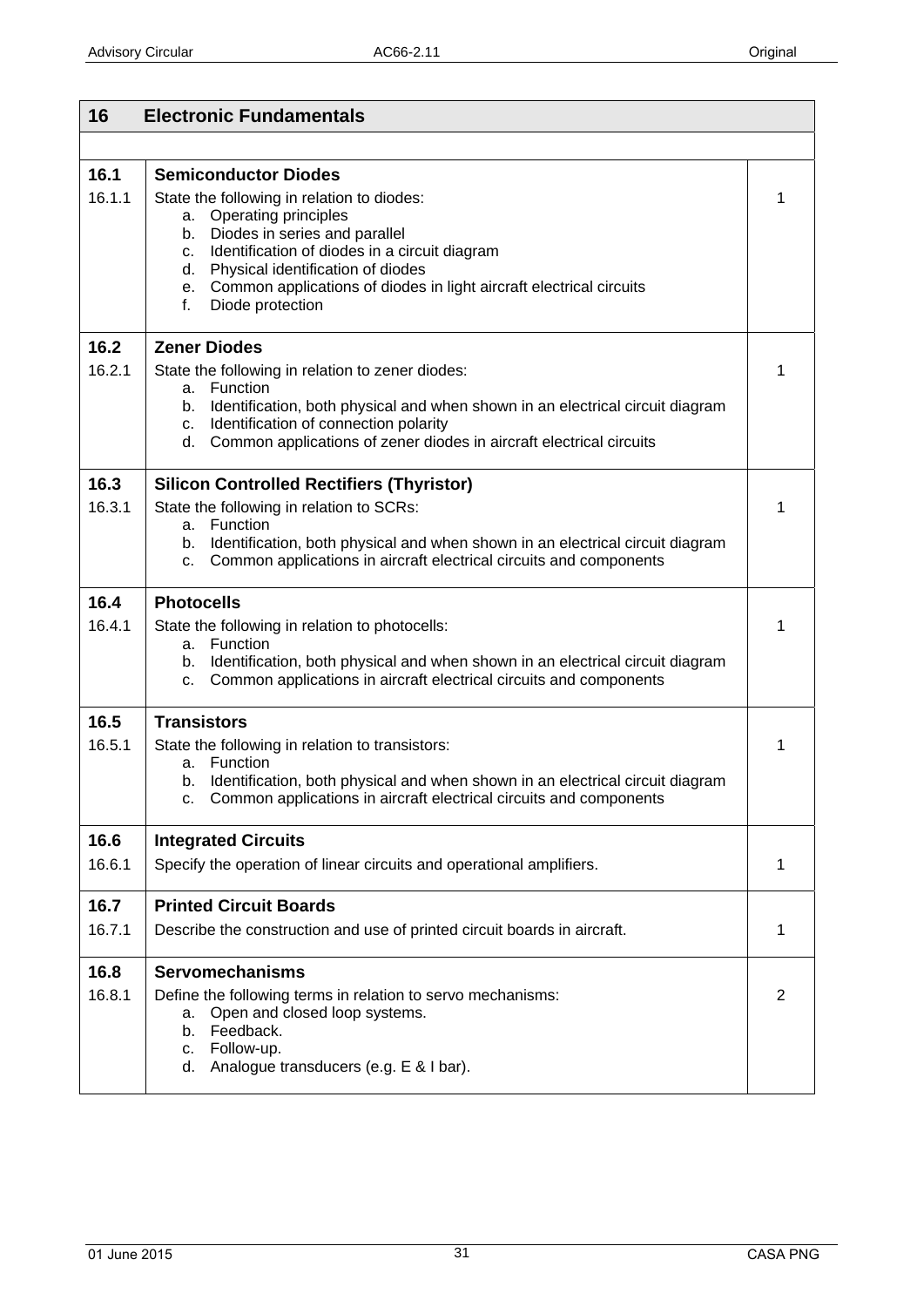<span id="page-31-0"></span>

| 17<br><b>Digital Techniques and Electronic Instrument Systems</b> |                                                                                                                                                                                                            |   |
|-------------------------------------------------------------------|------------------------------------------------------------------------------------------------------------------------------------------------------------------------------------------------------------|---|
|                                                                   |                                                                                                                                                                                                            |   |
| 17.1<br>17.1.1                                                    | <b>Data Conversion</b><br>Describe the operation and application of signal converters including:<br>Conversion between analogue and digital signals<br>a.<br>Inputs and outputs<br>b.<br>Limitations<br>C. | 2 |
| 17.2                                                              | <b>Data Buses</b>                                                                                                                                                                                          |   |
| 17.2.1                                                            | Explain the function of data buses in aircraft systems, including:<br>a. ARINC<br>b. Other specifications.                                                                                                 | 2 |
| 17.3                                                              | <b>Logic Circuits</b>                                                                                                                                                                                      |   |
| 17.3.1                                                            | Identify the symbols for the following logic gates:<br>a. AND.<br>NAND.<br>$h_{-}$<br>c. OR.<br>d. NOR.<br>e. EXCLUSIVE OR.<br><b>INVERTER.</b><br>f.                                                      | 1 |
| 17.3.2                                                            | Interpret logic diagrams.                                                                                                                                                                                  | 2 |
| 17.4                                                              | <b>Basic Computer Terminology</b>                                                                                                                                                                          |   |
| 17.4.1                                                            | State the meaning of the following computer terminology:<br>Bit<br>a.<br>b. Byte<br>c. Software<br>d. Hardware<br>e. CPU<br><b>RAM</b><br>f.<br>g. ROM<br>h. PROM                                          | 1 |
| 17.5                                                              | <b>Electronic Instrument systems</b>                                                                                                                                                                       |   |
| 17.5.1                                                            | Outline typical arrangements and cockpit layout of electronic instrument systems.                                                                                                                          | 1 |